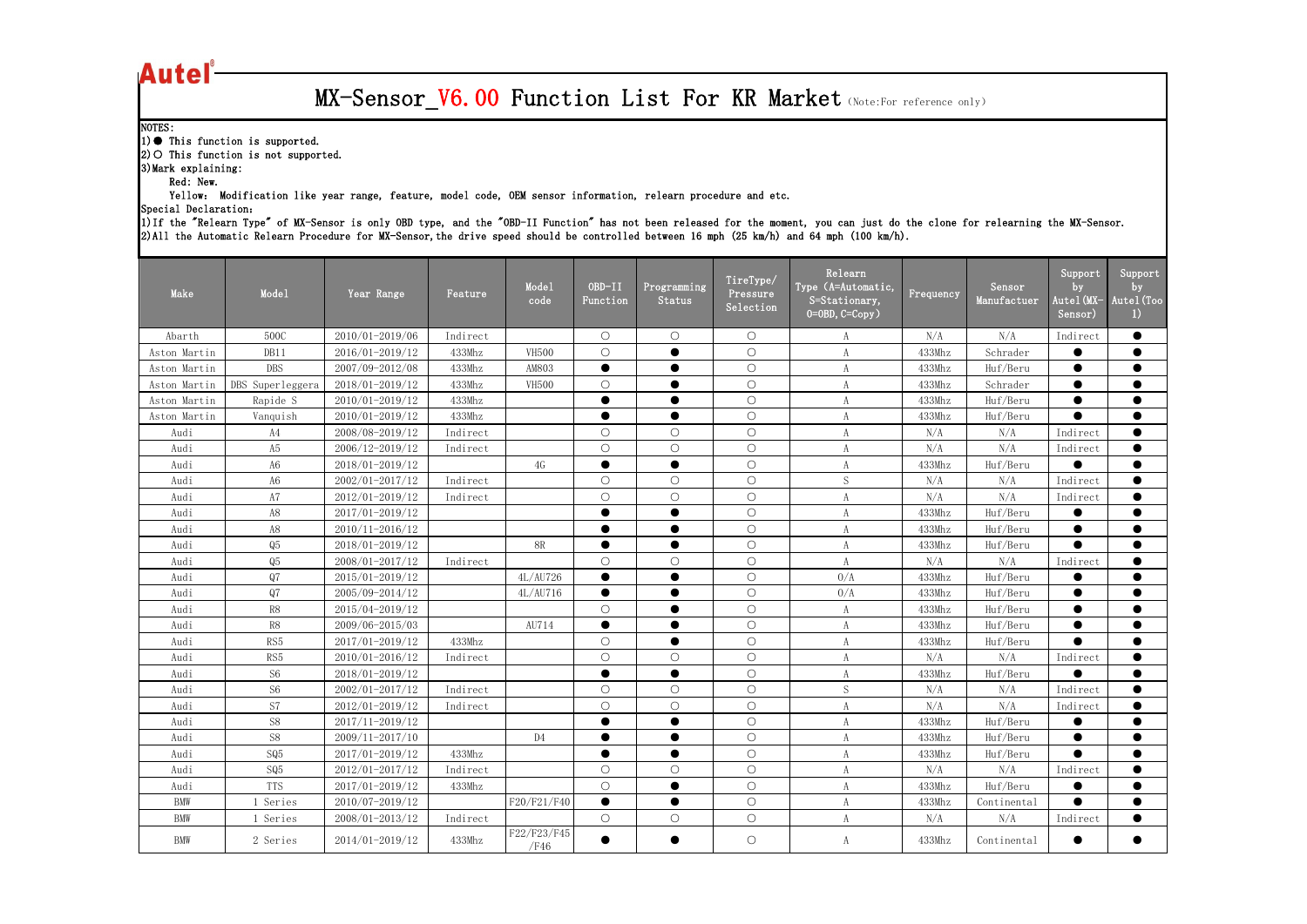| Make       | Mode1          | Year Range          | Feature               | Mode1<br>code       | OBD-II<br>Function | Programming<br>Status | TireType/<br>Pressure<br>Selection | Relearn<br>Type (A=Automatic,<br>S=Stationary,<br>$0 = 0$ BD, $C = Copy$ ) | Frequency | Sensor<br>Manufactuer | Support<br>by<br>Autel (MX-<br>Sensor) | Support<br>by<br>Autel (Too<br>$_{1}$ |
|------------|----------------|---------------------|-----------------------|---------------------|--------------------|-----------------------|------------------------------------|----------------------------------------------------------------------------|-----------|-----------------------|----------------------------------------|---------------------------------------|
| <b>BMW</b> | 3 Series       | 2005/01-2013/12     | Indirect              |                     | $\bigcirc$         | $\bigcirc$            | $\bigcirc$                         | A                                                                          | N/A       | N/A                   | Indirect                               | $\bullet$                             |
| <b>BMW</b> | 3 Series Sedan | 2014/03-2019/12     | 433MHz                | F34                 | $\bullet$          | $\bullet$             | $\bigcirc$                         | A                                                                          | 433Mhz    | Continental           | $\bullet$                              | $\bullet$                             |
| <b>BMW</b> | 4 Series       | 2014/03-2019/12     | F32/F33/F36<br>433MHz | F32/F33/F36         | $\bullet$          | $\bullet$             | $\bigcirc$                         | A                                                                          | 433Mhz    | Continental           | $\bullet$                              | $\bullet$                             |
| <b>BMW</b> | 5 Series       | 2017/01-2019/12     | 433Mhz                | G30/G31/G38         | $\bullet$          | $\bullet$             | $\bigcirc$                         | A                                                                          | 433Mhz    | Schrader              | $\bullet$                              | $\bullet$                             |
| <b>BMW</b> | 5 Series       | 2014/03-2017/12     |                       | F10/F11             |                    |                       | $\bigcirc$                         |                                                                            | 433Mhz    | Huf/Beru              |                                        | $\bullet$                             |
| <b>BMW</b> | 5 Series       | 2010/10-2014/02     | 433MHz                | F10/F07             | $\bullet$          |                       | $\bigcirc$                         | A                                                                          | 433Mhz    | Huf/Beru              | $\bullet$                              | $\bullet$                             |
| <b>BMW</b> | 6 Series       | 2014/03-2018/12     |                       | F12/F13/F06         |                    |                       | $\bigcirc$                         | A                                                                          | 433Mhz    | Huf/Beru              | $\bullet$                              | $\bullet$                             |
| <b>BMW</b> | 6 Series       | 2011/01-2014/12     | 433MHz                | F06/F12/F13         | $\bullet$          | $\bullet$             | $\bigcirc$                         | A                                                                          | 433Mhz    | Huf/Beru              | $\bullet$                              | $\bullet$                             |
| <b>BMW</b> | 7 Series       | 2015/06-2019/12     | 433Mhz                | G11/G12             |                    |                       | $\bigcirc$                         | A                                                                          | 433Mhz    | Schrader              | $\bullet$                              | $\bullet$                             |
| <b>BMW</b> | 7 Series       | 2010/10-2014/12     | 433MHz                | F01/F02/F04         | $\bullet$          | $\bullet$             | $\bigcirc$                         | A                                                                          | 433Mhz    | Huf/Beru              | $\bullet$                              | $\bullet$                             |
| <b>BMW</b> | 7 Series       | 2014/03-2015/05     |                       | F01/F02/F03<br>/F04 |                    |                       | $\bigcirc$                         | A                                                                          | 433Mhz    | Huf/Beru              | $\bullet$                              | $\bullet$                             |
| <b>BMW</b> | M2             | 2014/11-2019/12     | 433MHz                | F87                 | $\bullet$          |                       | $\bigcirc$                         | A                                                                          | 433Mhz    | Continental           | $\bullet$                              | $\bullet$                             |
| <b>BMW</b> | M3             | 2014/01-2018/12     | 433Mhz                | <b>F80</b>          | $\bullet$          | $\bullet$             | $\bigcirc$                         | A                                                                          | 433Mhz    | Continental           | $\bullet$                              | $\bullet$                             |
| <b>BMW</b> | M4             | 2015/01-2019/12     | 433Mhz                | F82/F83             |                    |                       | $\bigcirc$                         | A                                                                          | 433Mhz    | Continental           | $\bullet$                              | $\bullet$                             |
| <b>BMW</b> | M5             | 2014/03-2017/12     |                       | F10                 | $\bullet$          | $\bullet$             | $\bigcirc$                         | A                                                                          | 433Mhz    | Huf/Beru              | $\bullet$                              | $\bullet$                             |
| <b>BMW</b> | M <sub>6</sub> | 2014/03-2018/12     |                       | F12                 | $\bullet$          | $\bullet$             | $\bigcirc$                         | A                                                                          | 433Mhz    | Huf/Beru              | $\bullet$                              | $\bullet$                             |
| <b>BMW</b> | X1             | 2014/03-2015/07     |                       | <b>E84</b>          |                    | $\bullet$             | $\bigcirc$                         | A                                                                          | 433Mhz    | Huf/Beru              | $\bullet$                              | $\bullet$                             |
| <b>BMW</b> | X1             | 2009/01-2013/12     | Indirect              | E84                 | $\bigcirc$         | $\bigcirc$            | $\bigcirc$                         | A                                                                          | N/A       | N/A                   | Indirect                               | $\bullet$                             |
| <b>BMW</b> | X1             | 2015/08-2019/12     |                       | F48                 |                    |                       | $\bigcirc$                         | A                                                                          | 433Mhz    | Continental           |                                        | $\bullet$                             |
| <b>BMW</b> | Χ3             | 2014/04-2017/12     | 433Mhz                | F25                 | $\bullet$          | $\bullet$             | $\bigcirc$                         | A                                                                          | 433Mhz    | Huf/Beru              | $\bullet$                              | $\bullet$                             |
| <b>BMW</b> | $\mathrm{X}3$  | 2017/01-2019/12     | G01/G08               |                     |                    | $\bullet$             | $\bigcirc$                         | A                                                                          | 433Mhz    | Schrader              | $\bullet$                              | $\bullet$                             |
| <b>BMW</b> | X4             | 2014/01-2019/12     | 433Mhz                | F <sub>26</sub>     | $\bullet$          | $\bullet$             | $\bigcirc$                         | A                                                                          | 433Mhz    | Huf/Beru              | $\bullet$                              | $\bullet$                             |
| <b>BMW</b> | X4             | 2017/03-2019/12     | 433Mhz                | GO2                 | $\bullet$          | $\bullet$             | $\bigcirc$                         | A                                                                          | 433Mhz    | Schrader              | $\bullet$                              | $\bullet$                             |
| <b>BMW</b> | X5             | 2013/05-2019/12     | 433Mhz                | F15/F85             | $\bullet$          | $\bullet$             | $\bigcirc$                         | A                                                                          | 433Mhz    | Continental           | $\bullet$                              | $\bullet$                             |
| <b>BMW</b> | X <sub>6</sub> | 2014/08-2019/12     |                       | F16/F86             | $\bullet$          |                       | $\bigcirc$                         | A                                                                          | 433Mhz    | Continental           | $\bullet$                              | $\bullet$                             |
| <b>BMW</b> | Z4             | 2014/03-2018/12     |                       | E89                 | $\bullet$          | $\bullet$             | $\circ$                            | A                                                                          | 433Mhz    | Huf/Beru              | $\bullet$                              | $\bullet$                             |
| <b>BMW</b> | i3             | 2013/01-2019/12     | 433Mhz                | 101/112             |                    | $\bullet$             | $\bigcirc$                         | $\mathbf{A}$                                                               | 433Mhz    | Continental           | $\bullet$                              | $\bullet$                             |
| Cadillac   | <b>ATS</b>     | 2013/01-2013/12     |                       | A1SL/A1BL           |                    | $\bullet$             | $\bullet$                          | 0/S                                                                        | 433Mhz    | Schrader              |                                        | $\bullet$                             |
| Cadillac   | ATS            | 2014/01-2014/12     |                       | A1SL/A1BL           | $\bullet$          | $\bullet$             | $\bullet$                          | 0/S                                                                        | 433Mhz    | Schrader              | $\bullet$                              | $\bullet$                             |
| Cadillac   | ATS            | 2015/01-2015/12     |                       | A1SL/A1BL           |                    | $\bullet$             | $\bullet$                          | 0/S                                                                        | 433Mhz    | Schrader              | $\bullet$                              | $\bullet$                             |
| Cadillac   | ATS            | 2016/01-2019/06     |                       | A1SL/A1BL           | $\bullet$          | $\bullet$             | $\bullet$                          | 0/S                                                                        | 433Mhz    | Schrader              | $\bullet$                              | $\bullet$                             |
| Cadillac   | $ATS-V$        | 2016/01-2016/12     |                       |                     | $\bigcirc$         | $\bullet$             | $\bigcirc$                         | S                                                                          | 433Mhz    | Schrader              | $\bullet$                              | $\bullet$                             |
| Cadillac   | $ATS-V$        | $2015/01 - 2015/12$ |                       |                     | $\bigcirc$         | $\bullet$             | $\bigcirc$                         | ${\mathcal S}$                                                             | 433Mhz    | Schrader              | $\bullet$                              | $\bullet$                             |
| Cadillac   | $ATS-V$        | 2017/01-2019/12     |                       |                     | $\bigcirc$         | $\bullet$             | $\bigcirc$                         | $\mathbf S$                                                                | 433Mhz    | Schrader              | $\bullet$                              | $\bullet$                             |
| Cadillac   | <b>BLS</b>     | $2006/01 - 2010/12$ |                       |                     | $\bigcirc$         | $\bullet$             | $\bigcirc$                         | A                                                                          | 433Mhz    | Schrader              |                                        | $\bullet$                             |
| Cadillac   | CT6            | 2016/01-2018/12     |                       | 01SL                | $\bullet$          | $\bullet$             | $\bullet$                          | 0/S                                                                        | 433Mhz    | Schrader              | $\bullet$                              | $\bullet$                             |
| Cadillac   | CTS            | 2013/06-2013/12     |                       | <b>A1LL</b>         | $\bigcirc$         | $\bullet$             | $\bigcirc$                         | $\mathsf C$                                                                | 433Mhz    | Schrader              | $\bullet$                              | $\bullet$                             |
| Cadillac   | <b>CTS</b>     | 2016/01-2019/12     |                       |                     | $\bullet$          | $\bullet$             | $\bullet$                          | 0/S                                                                        | 433Mhz    | Schrader              | $\bullet$                              | $\bullet$                             |
| Cadillac   | $CTS-V$        | $2010/01 - 2015/12$ |                       |                     |                    | $\bullet$             | $\bullet$                          | 0/S                                                                        | 433Mhz    | Schrader              | $\bullet$                              | $\bullet$                             |
| Cadillac   | $CTS-V$        | 2016/01-2019/12     |                       |                     |                    | $\bullet$             | $\bullet$                          | 0/S                                                                        | 433Mhz    | Schrader              | $\bullet$                              | $\bullet$                             |
| Cadillac   | Escalade       | 2007/01-2008/12     |                       | GMT926              | $\bullet$          | $\bullet$             | $\bullet$                          | 0/S                                                                        | 433Mhz    | Schrader              | $\bullet$                              | $\bullet$                             |
| Cadillac   | Escalade       | $2009/01 - 2011/12$ |                       | GMT926              | $\bullet$          | $\bullet$             | $\bullet$                          | 0/S                                                                        | 433Mhz    | Schrader              | $\bullet$                              | $\bullet$                             |
| Cadillac   | Escalade       | 2012/01-2012/12     |                       | GMT900/<br>GMTK2XL  | $\bullet$          | $\bullet$             | $\bullet$                          | 0/S                                                                        | 433Mhz    | Schrader              | $\bullet$                              | $\bullet$                             |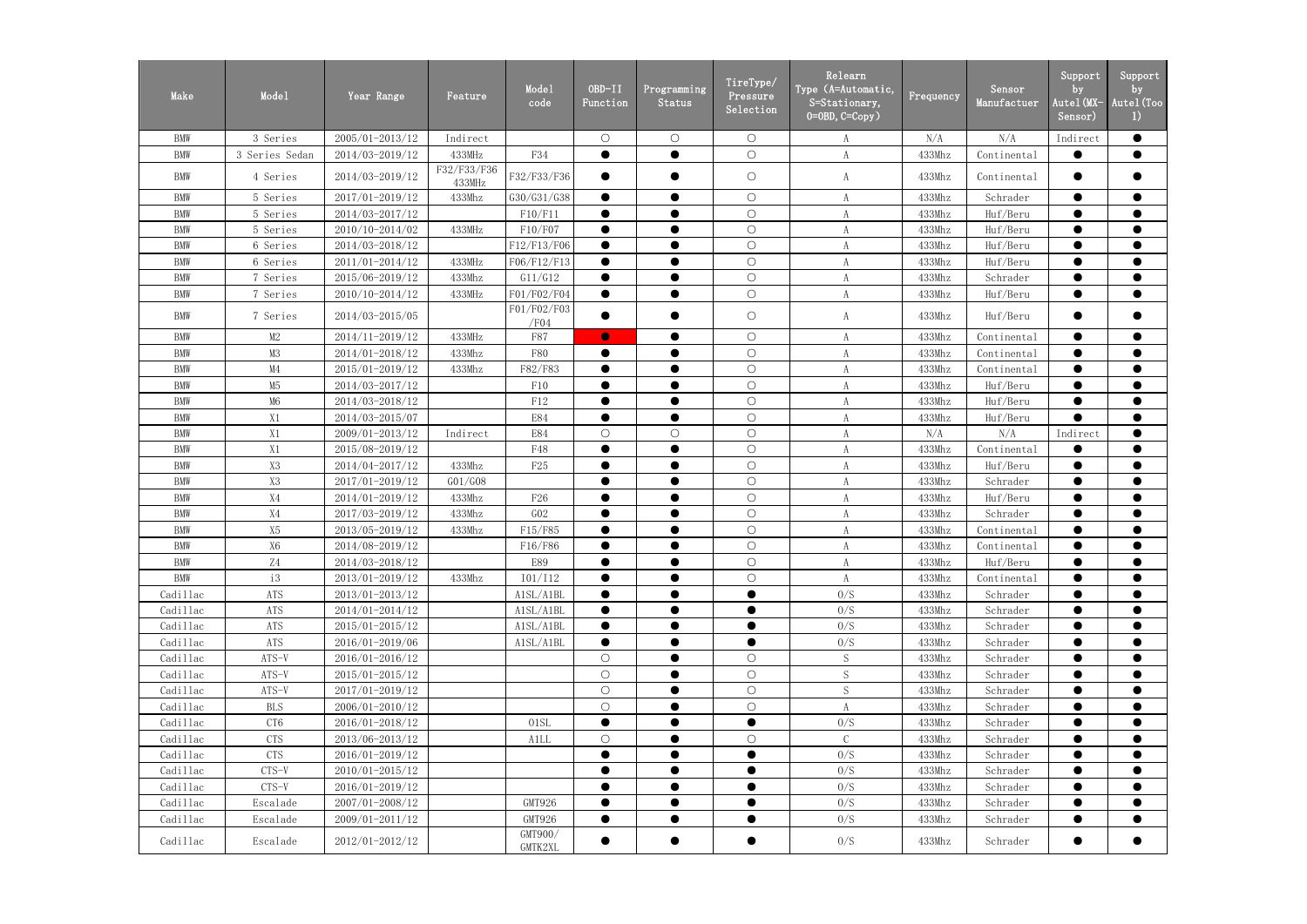| Make      | Mode1         | Year Range          | Feature           | Mode1<br>code                            | OBD-II<br>Function | Programming<br>Status | TireType/<br>Pressure<br>Selection | Relearn<br>Type (A=Automatic,<br>$S = \frac{Statinary}{s}$<br>$0 = 0$ BD, $C = Copy$ ) | Frequency | Sensor<br>Manufactuer | Support<br>by<br>Autel(MX-<br>Sensor) | Support<br>by<br>Autel (Too<br>$_{1}$ |
|-----------|---------------|---------------------|-------------------|------------------------------------------|--------------------|-----------------------|------------------------------------|----------------------------------------------------------------------------------------|-----------|-----------------------|---------------------------------------|---------------------------------------|
| Cadillac  | Escalade      | 2013/01-2013/12     |                   | GMT900/<br>GMTK2XL                       | $\bullet$          | $\bullet$             | $\bullet$                          | 0/S                                                                                    | 433Mhz    | Schrader              | $\bullet$                             | $\bullet$                             |
| Cadillac  | Escalade      | 2014/01-2014/12     |                   | GMT900/<br>GMTK2XL/<br>K <sub>2</sub> UL | $\bullet$          |                       | $\bullet$                          | 0/S                                                                                    | 433Mhz    | Schrader              |                                       | ●                                     |
| Cadillac  | Escalade      | 2015/01-2019/12     |                   | GMT900/<br>GMTK2XL/<br>K <sub>2</sub> UL |                    |                       | $\bullet$                          | 0/S                                                                                    | 433Mhz    | Schrader              |                                       | ●                                     |
| Cadillac  | <b>SRX</b>    | 2013/01-2013/12     |                   | GMT166                                   | $\bullet$          | $\bullet$             | $\bullet$                          | 0/S                                                                                    | 433Mhz    | Schrader              | $\bullet$                             | $\bullet$                             |
| Cadillac  | <b>SRX</b>    | 2010/01-2012/12     | 433MHz            | GMT166                                   | $\bullet$          | $\bullet$             | $\bullet$                          | 0/S                                                                                    | 433Mhz    | Schrader              | $\bullet$                             | $\bullet$                             |
| Cadillac  | <b>SRX</b>    | 2009/06-2009/12     | 433MHz            | GMT166                                   | $\bullet$          | $\bullet$             | $\bullet$                          | 0/S                                                                                    | 433Mhz    | Schrader              | $\bullet$                             | $\bullet$                             |
| Cadillac  | <b>SRX</b>    | 2016/01-2018/12     | 433MHz            | C <sub>1</sub> UL                        | $\bullet$          | $\bullet$             | $\bullet$                          | 0/S                                                                                    | 433Mhz    | Schrader              | $\bullet$                             | $\bullet$                             |
| Cadillac  | <b>SRX</b>    | 2014/01-2018/12     |                   | GMT166                                   | $\bullet$          | $\bullet$             | $\bullet$                          | 0/S                                                                                    | 433Mhz    | Schrader              | $\bullet$                             | $\bullet$                             |
| Cadillac  | XT5 Crossover | 2016/01-2018/12     |                   |                                          | $\bigcirc$         | $\bullet$             | $\bigcirc$                         | S                                                                                      | 433Mhz    | Schrader              | $\bullet$                             | $\bullet$                             |
| Chevrolet | Alpheon       | 2011/01-2015/12     | 433Mhz            |                                          | $\bigcirc$         | $\bullet$             | $\bigcirc$                         | S                                                                                      | 433Mhz    | Schrader              | $\bullet$                             | $\bullet$                             |
| Chevrolet | Aveo          | 2013/01-2018/12     | 433Mhz            |                                          | $\bullet$          | $\bullet$             | $\bullet$                          | 0/S                                                                                    | 433Mhz    | Schrader              | $\bullet$                             | $\bullet$                             |
| Chevrolet | Bolt EV       | 2017/01-2019/06     | 433Mhz            |                                          | $\bullet$          | $\bullet$             | $\bullet$                          | 0/S                                                                                    | 433Mhz    | Schrader              | $\bullet$                             | $\bullet$                             |
| Chevrolet | Camaro        | 2017/01-2019/06     | 433Mhz            |                                          | $\bullet$          | $\bullet$             | $\bullet$                          | 0/S                                                                                    | 433Mhz    | Schrader              | $\bullet$                             | $\bullet$                             |
| Chevrolet | Camaro        | 2016/01-2016/12     | Snap in<br>433MHz |                                          | $\bullet$          | $\bullet$             | $\bullet$                          | 0/S                                                                                    | 433Mhz    | Schrader              | $\bullet$                             | $\bullet$                             |
| Chevrolet | Captiva       | 2011/01-2018/12     | 433Mhz            |                                          | $\bullet$          | $\bullet$             | $\bullet$                          | 0/S                                                                                    | 433Mhz    | Schrader              | $\bullet$                             | $\bullet$                             |
| Chevrolet | Colorado      | 2017/01-2018/12     | 433Mhz            |                                          | $\bullet$          | $\bullet$             | $\bullet$                          | 0/S                                                                                    | 433Mhz    | Schrader              | $\bullet$                             | $\bullet$                             |
| Chevrolet | Cruze         | 2016/01-2019/12     | 433Mhz            |                                          | $\bullet$          | $\bullet$             | $\bullet$                          | 0/S                                                                                    | 433Mhz    | Schrader              | $\bullet$                             | $\bullet$                             |
| Chevrolet | Cruze         | 2013/01-2015/12     |                   | D1SC/<br>D1JC/<br>D1WC/<br>KL1J          |                    |                       | ●                                  | 0/S                                                                                    | 433Mhz    | Schrader              |                                       |                                       |
| Chevrolet | Cruze         | 2012/01-2012/12     |                   | D1SC/<br>D1JC/<br>D1WC/<br>KL1J          |                    |                       |                                    | 0/S                                                                                    | 433Mhz    | Schrader              |                                       |                                       |
| Chevrolet | Equinox       | 2017/06-2019/06     | 433Mhz            |                                          | $\bullet$          | $\bullet$             | $\bullet$                          | 0/S                                                                                    | 433Mhz    | Schrader              | $\bullet$                             | $\bullet$                             |
| Chevrolet | Impala        | 2016/01-2019/06     | 433Mhz            |                                          |                    |                       |                                    | 0/S                                                                                    | 433Mhz    | Schrader              |                                       |                                       |
| Chevrolet | Malibu        | 2011/01-2019/12     | 433Mhz            |                                          | $\bullet$          | $\bullet$             | $\bullet$                          | 0/S                                                                                    | 433Mhz    | Schrader              | $\bullet$                             | $\bullet$                             |
| Chevrolet | Monte Carlo   | $2007/01 - 2007/12$ | 433Mhz            |                                          | $\bullet$          | $\bullet$             | $\bullet$                          | 0/S                                                                                    | 433Mhz    | Schrader              | $\bullet$                             | $\bullet$                             |
| Chevrolet | Orlando       | 2017/01-2018/12     | 433Mhz            |                                          | $\bullet$          |                       | $\bullet$                          | 0/S                                                                                    | 433Mhz    | Schrader              |                                       |                                       |
| Chevrolet | Spark         | 2013/01-2019/06     | 433Mhz            |                                          | $\bullet$          |                       | $\bullet$                          | 0/S                                                                                    | 433Mhz    | Schrader              | $\bullet$                             | $\bullet$                             |
| Chevrolet | Trax          | 2017/01-2019/06     | 433Mhz            |                                          | $\bullet$          |                       | $\bullet$                          | 0/S                                                                                    | 433Mhz    | Schrader              | $\bullet$                             |                                       |
| Chevrolet | Volt          | 2016/01-2019/06     | 433Mhz            |                                          | $\bullet$          | $\bullet$             | $\bullet$                          | 0/S                                                                                    | 433Mhz    | Schrader              | $\bullet$                             | $\bullet$                             |
| Chrysler  | 200           | 2015/01-2016/12     | 433MHz            |                                          |                    |                       |                                    | 0/A                                                                                    | 433Mhz    | Continental           |                                       |                                       |
| Chrysler  | Grand Voyager | 2011/01-2019/12     | 433Mhz            | RT                                       | $\bullet$          | $\bullet$             | $\bullet$                          | 0/S                                                                                    | 433Mhz    | Schrader              | $\bullet$                             | $\bullet$                             |
| Citroen   | C4            | 2014/06-2019/12     | Indirect          |                                          | $\bigcirc$         | $\bigcirc$            | $\bigcirc$                         | S                                                                                      | N/A       | N/A                   | Indirect                              |                                       |
| Citroen   | DS3           | 2015/01-2019/12     | Indirect          |                                          | $\bigcirc$         | $\bigcirc$            | $\bigcirc$                         | S                                                                                      | N/A       | N/A                   | Indirect                              | $\bullet$                             |
| Citroen   | DS4           | 2014/02-2019/12     |                   | <b>B81</b>                               | $\bullet$          | $\bullet$             | $\bigcirc$                         | 0/A                                                                                    | 433Mhz    | Schrader              |                                       | $\bullet$                             |
| Citroen   | DS4           | 2010/12-2014/01     |                   | <b>B75</b>                               | $\bullet$          |                       | $\bigcirc$                         | $\overline{0}$                                                                         | 433Mhz    | Schrader              |                                       |                                       |
| Citroen   | DS5           | 2014/02-2019/12     |                   | X2/50                                    | $\bullet$          |                       | $\bigcirc$                         | $\overline{0}$                                                                         | 433Mhz    | Schrader              | $\bullet$                             | $\bullet$                             |
| Citroen   | Space Tourer  | 2016/10-2019/12     | Indirect          |                                          | $\bigcirc$         | $\bigcirc$            | $\bigcirc$                         | $\boldsymbol{A}$                                                                       | N/A       | N/A                   | Indirect                              | $\bullet$                             |
| Ferrari   | 458 Spider    | 2011/01-2015/12     | 433Mhz            | F142                                     | $\bullet$          |                       | $\bigcirc$                         | 0/A                                                                                    | 433Mhz    | Huf/Beru              | $\bullet$                             | $\bullet$                             |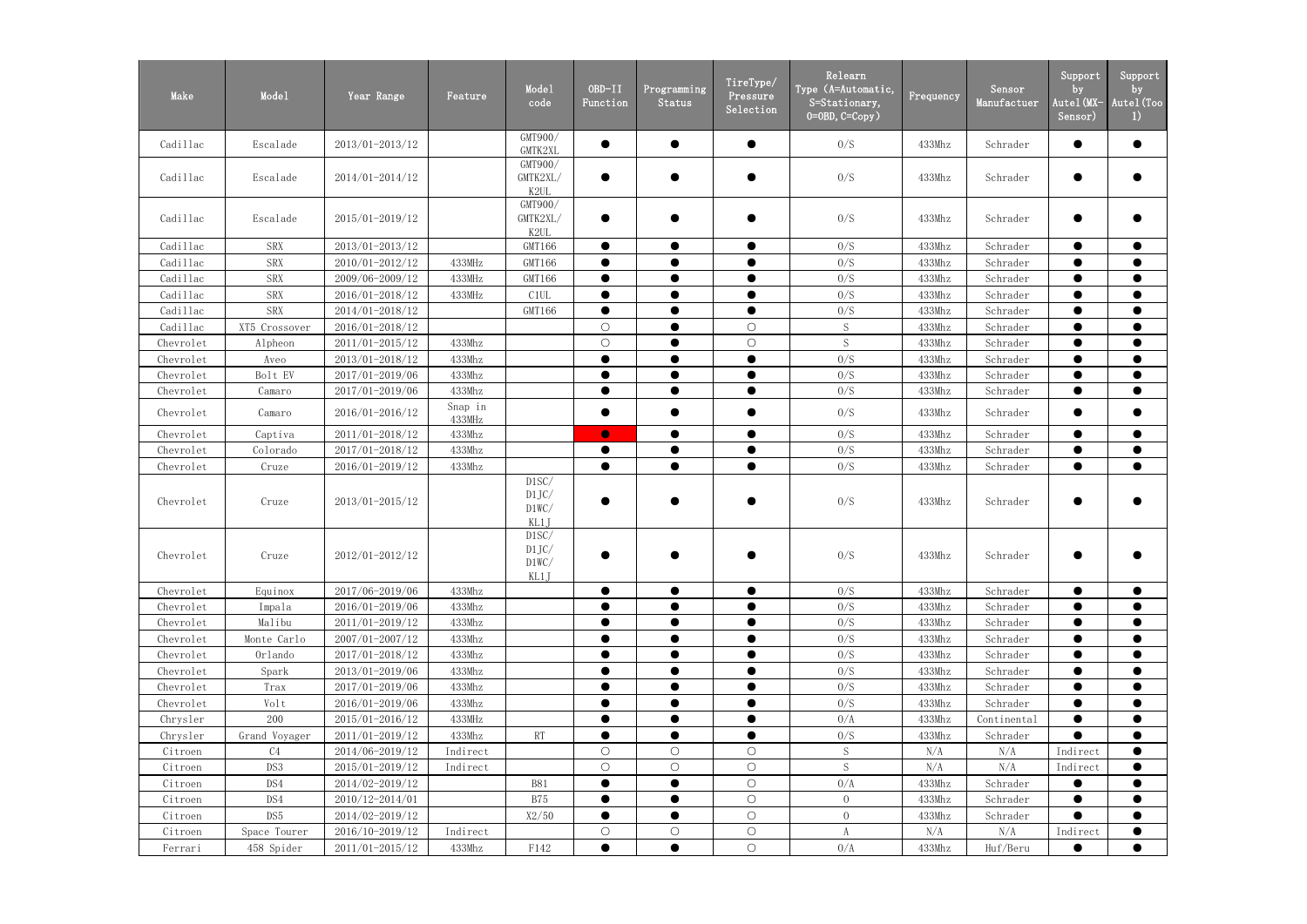| 488 GTB<br>2015/01-2019/12<br>433Mhz<br>$\bigcirc$<br>$\bullet$<br>$\bigcirc$<br>433Mhz<br>Huf/Beru<br>$\bullet$<br>F142<br>$\bullet$<br>A<br>Ferrari<br>$\bigcirc$<br>$\bigcirc$<br>2015/01-2019/06<br>433Mhz<br>F142<br>$\bullet$<br>433Mhz<br>Huf/Beru<br>$\bullet$<br>$\bullet$<br>488 Spider<br>A<br>Ferrari<br>$\bigcirc$<br>$\bullet$<br>0/A<br>$\bullet$<br>2008/10-2017/12<br>F149<br>433Mhz<br>Huf/Beru<br>$\bullet$<br>California<br>$\bullet$<br>Ferrari<br>$\bigcirc$<br>$\bullet$<br>2003/01-2006/12<br>F140<br>$\bullet$<br>0/A<br>Huf/Beru<br>Enzo<br>433Mhz<br>$\bullet$<br>$\bullet$<br>Ferrari<br>F151/<br>0/A<br>$\bigcirc$<br>433Mhz<br>$\bullet$<br>F12 Berlinetta<br>2012/10-2017/12<br>433Mhz<br>Huf/Beru<br>$\bullet$<br>$\bullet$<br>Ferrari<br>F152<br>$\bigcirc$<br>0/A<br>F430<br>2007/07-2009/10<br>F131E<br>$\bullet$<br>433Mhz<br>Huf/Beru<br>$\bullet$<br>$\bullet$<br>$\bullet$<br>Ferrari<br>$\bigcirc$<br>$\rm FF$<br>0/A<br>$\bullet$<br>2011/01-2020/01<br>F151<br>433Mhz<br>Huf/Beru<br>$\bullet$<br>$\bullet$<br>$\bullet$<br>Ferrari<br><b>FXX</b><br>$\bigcirc$<br>2005/01-2006/12<br>$\bigcirc$<br>$\bullet$<br>433Mhz<br>Huf/Beru<br>$\bullet$<br>$\bullet$<br>F140<br>$\rm A$<br>Ferrari<br>$\bigcirc$<br>$\bigcirc$<br>Huf/Beru<br>$\bullet$<br>GTC4 Lusso<br>2016/01-2018/12<br>433MHz<br>$\bullet$<br>433Mhz<br>$\bullet$<br>Ferrari<br>2013/07-2019/06<br>$\bigcirc$<br>$\bigcirc$<br>F150<br>$\bullet$<br>433Mhz<br>Huf/Beru<br>$\bullet$<br>La Ferrari<br>$\bullet$<br>A<br>Ferrari<br>$\bigcirc$<br>$\mathcal{C}$<br>$\bullet$<br>433MHz<br>$\bigcirc$<br>$\bullet$<br>433Mhz<br>$\bullet$<br>2016/01-2019/12<br>Huf/Beru<br>Portofino<br>Ferrari<br>$\bigcirc$<br>$\bigcirc$<br>500L<br>2012/01-2017/12<br>$\bigcirc$<br>N/A<br>N/A<br>$\bullet$<br>Fiat<br>Indirect<br>Indirect<br>A<br>$\bigcirc$<br>$\bigcirc$<br>$\bigcirc$<br>$\bullet$<br>500X<br>2014/01-2019/12<br>A<br>N/A<br>N/A<br>Fiat<br>Indirect<br>Indirect<br>2015/01-2018/12<br>C520<br>$\bullet$<br>$\bullet$<br>0/S<br>433Mhz<br>Schrader<br>$\bullet$<br>$\bullet$<br>Ford<br>Escape<br>$\mathbf S$<br>$\bullet$<br>$\bullet$<br>2012/05-2014/12<br>C520<br>$\bullet$<br>433Mhz<br>$\bullet$<br>$\bullet$<br>Schrader<br>Ford<br>Escape<br>0/S<br>$\bigcirc$<br>433Mhz<br>$\bullet$<br>2015/06-2019/12<br>$\bullet$<br>Schrader<br>$\bullet$<br>Ford<br>Explorer<br>433MHz<br>S<br>2011/01-2015/12<br>U502<br>$\bullet$<br>433Mhz<br>$\bullet$<br>Ford<br>$\bullet$<br>$\bullet$<br>Schrader<br>$\bullet$<br>Explorer<br>0/S/A<br>$\bullet$<br>2014/01-2019/12<br>$\bullet$<br>C520<br>433Mhz<br>Schrader<br>$\bullet$<br>Ford<br>Kuga<br>0/S<br>2017/09-2019/12<br>433MHz<br>$\bullet$<br>$\bullet$<br>433Mhz<br>Schrader<br>$\bullet$<br>Ford<br>Mondeo<br>$\bullet$<br>$\bullet$<br>Snap in<br>0/S<br>2015/01-2017/08<br>$\bullet$<br>$\bullet$<br>433Mhz<br>Schrader<br>$\bullet$<br>Ford<br>Mondeo<br>$\bullet$<br>433MHz<br>0/S<br>2015/01-2018/12<br>S550<br>433Mhz<br>Schrader<br>Ford<br>433MHz<br>$\bullet$<br>$\bullet$<br>$\bullet$<br>$\bullet$<br>Mustang<br>2016/01-2018/12<br>$\bullet$<br>$\bullet$<br>0/S<br>$\bullet$<br>Ford<br>Taurus<br>433MHz<br>433Mhz<br>Schrader<br>$\bullet$<br>$\bullet$<br>$\bigcirc$<br>$\bigcirc$<br>$\bigcirc$<br>N/A<br>$\bullet$<br>$CR-V$<br>2014/01-2019/12<br>$\boldsymbol{A}$<br>N/A<br>Indirect<br>Honda<br>Indirect<br>$\bigcirc$<br>$\bigcirc$<br>$\bigcirc$<br>${\mathcal S}$<br>$\bullet$<br>Civic<br>2013/01-2018/12<br>N/A<br>N/A<br>Honda<br>Indirect<br>Indirect<br>$\bigcirc$<br>S<br>$\circ$<br>$\bigcirc$<br>$HR-V$<br>2014/09-2019/12<br>N/A<br>N/A<br>$\bullet$<br>Indirect<br>Honda<br>Indirect<br>2014/01-2017/12<br>$\bigcirc$<br>$\bigcirc$<br>$\mathcal{C}$<br>315Mhz<br>TRW<br>Honda<br>Odyssey<br>315MHz<br>$\bullet$<br>$\bullet$<br>$\bullet$<br>$\bigcirc$<br>2017/01-2019/12<br>433MHz<br>$\bullet$<br>$\overline{0}$<br>433MHz<br>$\bullet$<br>$\bullet$<br>Honda<br>$\bullet$<br>Odyssey<br>Continental<br>Hi-Line<br>RB<br>2015/01-2019/12<br>$\bigcirc$<br>$\overline{0}$<br>433Mhz<br>$\bullet$<br>Hyundai<br>Accent<br>Continental<br>$\bullet$<br>433MHz<br>YC<br>$\bigcirc$<br>$\overline{0}$<br>Hyundai<br>2017/01-2018/12<br>433MHz<br>433Mhz<br>Continental<br>$\bullet$<br>Accent<br>$\bullet$<br>$\bullet$<br>$\bigcirc$<br>2014/01-2018/12<br>$\bullet$<br>$\overline{0}$<br>433Mhz<br>$\bullet$<br>$\bullet$<br>Aslsan<br>433MHz<br>$\bullet$<br>Continental<br>Hyundai<br>$\bigcirc$<br>$\overline{0}$<br>TRW<br>$2012/01 - 2016/12$<br>JK<br>$\bullet$<br>433MHz<br>Hyundai<br>Avante<br>2016/01-2018/12<br>AD<br>$\bullet$<br>$\bigcirc$<br>$\overline{0}$<br>Continental<br>433Mhz<br>$\bullet$<br>$\bullet$<br>Hyundai<br>Avante<br>$\bullet$<br>$\bigcirc$<br>$\overline{0}$<br>$\bullet$<br>$\rm MD$<br>$\bullet$<br>$\bullet$<br>433MHz<br>TRW<br>$\bullet$<br>2012/01-2016/12<br>Avante<br>Hyundai<br>$\bigcirc$<br>2014/08-2019/12<br>0/A<br>315MHz<br>$\bullet$<br>315MHz<br>TRW<br>$\bullet$<br>$\bullet$<br>Hyundai<br>Elantra<br>$\bullet$<br>$\bigcirc$<br>PD<br>$\bullet$<br>$\overline{0}$<br>$\bullet$<br>2017/06-2019/12<br>PD 433MHz<br>433Mhz<br>Elantra GT<br>Continental<br>Hyundai<br>$\bigcirc$<br>$2013/01 - 2016/12$<br>433MHz<br>$\bullet$<br>0/A<br>433MHz<br>$\bullet$<br>Hyundai<br>Equus<br>$\bullet$<br>Continental<br>$\bullet$<br>$\bigcirc$<br>HI<br>$\bullet$<br>$2014/01 - 2016/12$<br>$\bullet$<br>0/A<br>$\bullet$<br>433MHz<br>433MHz<br>Hyundai<br>Equus<br>Continental<br>$\bigcirc$<br>$\overline{0}$<br>$\bullet$<br>433MHz<br>TRW<br>$\bullet$<br>2008/01-2013/12<br>433MHZ<br>$\bullet$<br>Hyundai<br>Equus<br>$\bigcirc$<br>O/A<br>2014/01-2017/12<br>BH/DH 433Mhz<br>BH/DH<br>$\bullet$<br>$\bullet$<br>$\bullet$<br>$\bullet$<br>433Mhz<br>Hyundai<br>Genesis<br>Continental<br>Lo Line<br>$\overline{0}$<br>TRW<br>2013/01-2016/12<br>$\bullet$<br>$\bigcirc$<br>$\bullet$<br>315Mhz<br>Hyundai<br>Genesis<br>$\bullet$<br>$\bullet$<br>315MHz<br>BH<br>$\bigcirc$<br>$\overline{0}$<br>TRW<br>$2007/01 - 2013/12$<br>433MHz<br>Hyundai<br>Genesis<br>433MHZ<br>$\bullet$<br>$\bullet$<br>$\bullet$<br>$\bullet$<br>$\bigcirc$<br>$\bullet$<br>$\bullet$<br>$\bullet$<br>2012/01-2019/06<br>433MHz<br>$\bullet$<br>$\overline{0}$<br>433Mhz<br>Hyundai<br>Continental<br>Genesis Coupe | Make | Mode1 | Year Range | Feature | Mode1<br>code | OBD-II<br>Function | Programming<br>Status | TireType/<br>Pressure<br>Selection | Relearn<br>Type (A=Automatic,<br>$S = \frac{Statinary}{s}$<br>$0=0$ BD, $C=Copy$ ) | Frequency | Sensor<br>Manufactuer | Support<br>by<br>Autel(MX-<br>Sensor) | Support<br>by<br>Autel (Too<br>$\left  \right $ |
|------------------------------------------------------------------------------------------------------------------------------------------------------------------------------------------------------------------------------------------------------------------------------------------------------------------------------------------------------------------------------------------------------------------------------------------------------------------------------------------------------------------------------------------------------------------------------------------------------------------------------------------------------------------------------------------------------------------------------------------------------------------------------------------------------------------------------------------------------------------------------------------------------------------------------------------------------------------------------------------------------------------------------------------------------------------------------------------------------------------------------------------------------------------------------------------------------------------------------------------------------------------------------------------------------------------------------------------------------------------------------------------------------------------------------------------------------------------------------------------------------------------------------------------------------------------------------------------------------------------------------------------------------------------------------------------------------------------------------------------------------------------------------------------------------------------------------------------------------------------------------------------------------------------------------------------------------------------------------------------------------------------------------------------------------------------------------------------------------------------------------------------------------------------------------------------------------------------------------------------------------------------------------------------------------------------------------------------------------------------------------------------------------------------------------------------------------------------------------------------------------------------------------------------------------------------------------------------------------------------------------------------------------------------------------------------------------------------------------------------------------------------------------------------------------------------------------------------------------------------------------------------------------------------------------------------------------------------------------------------------------------------------------------------------------------------------------------------------------------------------------------------------------------------------------------------------------------------------------------------------------------------------------------------------------------------------------------------------------------------------------------------------------------------------------------------------------------------------------------------------------------------------------------------------------------------------------------------------------------------------------------------------------------------------------------------------------------------------------------------------------------------------------------------------------------------------------------------------------------------------------------------------------------------------------------------------------------------------------------------------------------------------------------------------------------------------------------------------------------------------------------------------------------------------------------------------------------------------------------------------------------------------------------------------------------------------------------------------------------------------------------------------------------------------------------------------------------------------------------------------------------------------------------------------------------------------------------------------------------------------------------------------------------------------------------------------------------------------------------------------------------------------------------------------------------------------------------------------------------------------------------------------------------------------------------------------------------------------------------------------------------------------------------------------------------------------------------------------------------------------------------------------------------------------------------------------------------------------------------------------------------------------------------------------------------------------------------------------------------------------------------------------------------------------------------------------------------------------------------------------------------------------------------------------------------------------------------------------------------------------------------------------------------------------------------------------------------------------------------------------------------------------------------------------------------------------------------------------------------------------------------------------------------------------------------------------------------------------------------------------------------------------------------------------------------------------------------------------------------------------------------------------------------------------------------------------------------------------------------------------------------------------------------------------------------------------------------------------------------------|------|-------|------------|---------|---------------|--------------------|-----------------------|------------------------------------|------------------------------------------------------------------------------------|-----------|-----------------------|---------------------------------------|-------------------------------------------------|
|                                                                                                                                                                                                                                                                                                                                                                                                                                                                                                                                                                                                                                                                                                                                                                                                                                                                                                                                                                                                                                                                                                                                                                                                                                                                                                                                                                                                                                                                                                                                                                                                                                                                                                                                                                                                                                                                                                                                                                                                                                                                                                                                                                                                                                                                                                                                                                                                                                                                                                                                                                                                                                                                                                                                                                                                                                                                                                                                                                                                                                                                                                                                                                                                                                                                                                                                                                                                                                                                                                                                                                                                                                                                                                                                                                                                                                                                                                                                                                                                                                                                                                                                                                                                                                                                                                                                                                                                                                                                                                                                                                                                                                                                                                                                                                                                                                                                                                                                                                                                                                                                                                                                                                                                                                                                                                                                                                                                                                                                                                                                                                                                                                                                                                                                                                                                                                                                                                                                                                                                                                                                                                                                                                                                                                                                                                                                                                  |      |       |            |         |               |                    |                       |                                    |                                                                                    |           |                       |                                       |                                                 |
|                                                                                                                                                                                                                                                                                                                                                                                                                                                                                                                                                                                                                                                                                                                                                                                                                                                                                                                                                                                                                                                                                                                                                                                                                                                                                                                                                                                                                                                                                                                                                                                                                                                                                                                                                                                                                                                                                                                                                                                                                                                                                                                                                                                                                                                                                                                                                                                                                                                                                                                                                                                                                                                                                                                                                                                                                                                                                                                                                                                                                                                                                                                                                                                                                                                                                                                                                                                                                                                                                                                                                                                                                                                                                                                                                                                                                                                                                                                                                                                                                                                                                                                                                                                                                                                                                                                                                                                                                                                                                                                                                                                                                                                                                                                                                                                                                                                                                                                                                                                                                                                                                                                                                                                                                                                                                                                                                                                                                                                                                                                                                                                                                                                                                                                                                                                                                                                                                                                                                                                                                                                                                                                                                                                                                                                                                                                                                                  |      |       |            |         |               |                    |                       |                                    |                                                                                    |           |                       |                                       |                                                 |
|                                                                                                                                                                                                                                                                                                                                                                                                                                                                                                                                                                                                                                                                                                                                                                                                                                                                                                                                                                                                                                                                                                                                                                                                                                                                                                                                                                                                                                                                                                                                                                                                                                                                                                                                                                                                                                                                                                                                                                                                                                                                                                                                                                                                                                                                                                                                                                                                                                                                                                                                                                                                                                                                                                                                                                                                                                                                                                                                                                                                                                                                                                                                                                                                                                                                                                                                                                                                                                                                                                                                                                                                                                                                                                                                                                                                                                                                                                                                                                                                                                                                                                                                                                                                                                                                                                                                                                                                                                                                                                                                                                                                                                                                                                                                                                                                                                                                                                                                                                                                                                                                                                                                                                                                                                                                                                                                                                                                                                                                                                                                                                                                                                                                                                                                                                                                                                                                                                                                                                                                                                                                                                                                                                                                                                                                                                                                                                  |      |       |            |         |               |                    |                       |                                    |                                                                                    |           |                       |                                       |                                                 |
|                                                                                                                                                                                                                                                                                                                                                                                                                                                                                                                                                                                                                                                                                                                                                                                                                                                                                                                                                                                                                                                                                                                                                                                                                                                                                                                                                                                                                                                                                                                                                                                                                                                                                                                                                                                                                                                                                                                                                                                                                                                                                                                                                                                                                                                                                                                                                                                                                                                                                                                                                                                                                                                                                                                                                                                                                                                                                                                                                                                                                                                                                                                                                                                                                                                                                                                                                                                                                                                                                                                                                                                                                                                                                                                                                                                                                                                                                                                                                                                                                                                                                                                                                                                                                                                                                                                                                                                                                                                                                                                                                                                                                                                                                                                                                                                                                                                                                                                                                                                                                                                                                                                                                                                                                                                                                                                                                                                                                                                                                                                                                                                                                                                                                                                                                                                                                                                                                                                                                                                                                                                                                                                                                                                                                                                                                                                                                                  |      |       |            |         |               |                    |                       |                                    |                                                                                    |           |                       |                                       |                                                 |
|                                                                                                                                                                                                                                                                                                                                                                                                                                                                                                                                                                                                                                                                                                                                                                                                                                                                                                                                                                                                                                                                                                                                                                                                                                                                                                                                                                                                                                                                                                                                                                                                                                                                                                                                                                                                                                                                                                                                                                                                                                                                                                                                                                                                                                                                                                                                                                                                                                                                                                                                                                                                                                                                                                                                                                                                                                                                                                                                                                                                                                                                                                                                                                                                                                                                                                                                                                                                                                                                                                                                                                                                                                                                                                                                                                                                                                                                                                                                                                                                                                                                                                                                                                                                                                                                                                                                                                                                                                                                                                                                                                                                                                                                                                                                                                                                                                                                                                                                                                                                                                                                                                                                                                                                                                                                                                                                                                                                                                                                                                                                                                                                                                                                                                                                                                                                                                                                                                                                                                                                                                                                                                                                                                                                                                                                                                                                                                  |      |       |            |         |               |                    |                       |                                    |                                                                                    |           |                       |                                       |                                                 |
|                                                                                                                                                                                                                                                                                                                                                                                                                                                                                                                                                                                                                                                                                                                                                                                                                                                                                                                                                                                                                                                                                                                                                                                                                                                                                                                                                                                                                                                                                                                                                                                                                                                                                                                                                                                                                                                                                                                                                                                                                                                                                                                                                                                                                                                                                                                                                                                                                                                                                                                                                                                                                                                                                                                                                                                                                                                                                                                                                                                                                                                                                                                                                                                                                                                                                                                                                                                                                                                                                                                                                                                                                                                                                                                                                                                                                                                                                                                                                                                                                                                                                                                                                                                                                                                                                                                                                                                                                                                                                                                                                                                                                                                                                                                                                                                                                                                                                                                                                                                                                                                                                                                                                                                                                                                                                                                                                                                                                                                                                                                                                                                                                                                                                                                                                                                                                                                                                                                                                                                                                                                                                                                                                                                                                                                                                                                                                                  |      |       |            |         |               |                    |                       |                                    |                                                                                    |           |                       |                                       |                                                 |
|                                                                                                                                                                                                                                                                                                                                                                                                                                                                                                                                                                                                                                                                                                                                                                                                                                                                                                                                                                                                                                                                                                                                                                                                                                                                                                                                                                                                                                                                                                                                                                                                                                                                                                                                                                                                                                                                                                                                                                                                                                                                                                                                                                                                                                                                                                                                                                                                                                                                                                                                                                                                                                                                                                                                                                                                                                                                                                                                                                                                                                                                                                                                                                                                                                                                                                                                                                                                                                                                                                                                                                                                                                                                                                                                                                                                                                                                                                                                                                                                                                                                                                                                                                                                                                                                                                                                                                                                                                                                                                                                                                                                                                                                                                                                                                                                                                                                                                                                                                                                                                                                                                                                                                                                                                                                                                                                                                                                                                                                                                                                                                                                                                                                                                                                                                                                                                                                                                                                                                                                                                                                                                                                                                                                                                                                                                                                                                  |      |       |            |         |               |                    |                       |                                    |                                                                                    |           |                       |                                       |                                                 |
|                                                                                                                                                                                                                                                                                                                                                                                                                                                                                                                                                                                                                                                                                                                                                                                                                                                                                                                                                                                                                                                                                                                                                                                                                                                                                                                                                                                                                                                                                                                                                                                                                                                                                                                                                                                                                                                                                                                                                                                                                                                                                                                                                                                                                                                                                                                                                                                                                                                                                                                                                                                                                                                                                                                                                                                                                                                                                                                                                                                                                                                                                                                                                                                                                                                                                                                                                                                                                                                                                                                                                                                                                                                                                                                                                                                                                                                                                                                                                                                                                                                                                                                                                                                                                                                                                                                                                                                                                                                                                                                                                                                                                                                                                                                                                                                                                                                                                                                                                                                                                                                                                                                                                                                                                                                                                                                                                                                                                                                                                                                                                                                                                                                                                                                                                                                                                                                                                                                                                                                                                                                                                                                                                                                                                                                                                                                                                                  |      |       |            |         |               |                    |                       |                                    |                                                                                    |           |                       |                                       |                                                 |
|                                                                                                                                                                                                                                                                                                                                                                                                                                                                                                                                                                                                                                                                                                                                                                                                                                                                                                                                                                                                                                                                                                                                                                                                                                                                                                                                                                                                                                                                                                                                                                                                                                                                                                                                                                                                                                                                                                                                                                                                                                                                                                                                                                                                                                                                                                                                                                                                                                                                                                                                                                                                                                                                                                                                                                                                                                                                                                                                                                                                                                                                                                                                                                                                                                                                                                                                                                                                                                                                                                                                                                                                                                                                                                                                                                                                                                                                                                                                                                                                                                                                                                                                                                                                                                                                                                                                                                                                                                                                                                                                                                                                                                                                                                                                                                                                                                                                                                                                                                                                                                                                                                                                                                                                                                                                                                                                                                                                                                                                                                                                                                                                                                                                                                                                                                                                                                                                                                                                                                                                                                                                                                                                                                                                                                                                                                                                                                  |      |       |            |         |               |                    |                       |                                    |                                                                                    |           |                       |                                       |                                                 |
|                                                                                                                                                                                                                                                                                                                                                                                                                                                                                                                                                                                                                                                                                                                                                                                                                                                                                                                                                                                                                                                                                                                                                                                                                                                                                                                                                                                                                                                                                                                                                                                                                                                                                                                                                                                                                                                                                                                                                                                                                                                                                                                                                                                                                                                                                                                                                                                                                                                                                                                                                                                                                                                                                                                                                                                                                                                                                                                                                                                                                                                                                                                                                                                                                                                                                                                                                                                                                                                                                                                                                                                                                                                                                                                                                                                                                                                                                                                                                                                                                                                                                                                                                                                                                                                                                                                                                                                                                                                                                                                                                                                                                                                                                                                                                                                                                                                                                                                                                                                                                                                                                                                                                                                                                                                                                                                                                                                                                                                                                                                                                                                                                                                                                                                                                                                                                                                                                                                                                                                                                                                                                                                                                                                                                                                                                                                                                                  |      |       |            |         |               |                    |                       |                                    |                                                                                    |           |                       |                                       |                                                 |
|                                                                                                                                                                                                                                                                                                                                                                                                                                                                                                                                                                                                                                                                                                                                                                                                                                                                                                                                                                                                                                                                                                                                                                                                                                                                                                                                                                                                                                                                                                                                                                                                                                                                                                                                                                                                                                                                                                                                                                                                                                                                                                                                                                                                                                                                                                                                                                                                                                                                                                                                                                                                                                                                                                                                                                                                                                                                                                                                                                                                                                                                                                                                                                                                                                                                                                                                                                                                                                                                                                                                                                                                                                                                                                                                                                                                                                                                                                                                                                                                                                                                                                                                                                                                                                                                                                                                                                                                                                                                                                                                                                                                                                                                                                                                                                                                                                                                                                                                                                                                                                                                                                                                                                                                                                                                                                                                                                                                                                                                                                                                                                                                                                                                                                                                                                                                                                                                                                                                                                                                                                                                                                                                                                                                                                                                                                                                                                  |      |       |            |         |               |                    |                       |                                    |                                                                                    |           |                       |                                       |                                                 |
|                                                                                                                                                                                                                                                                                                                                                                                                                                                                                                                                                                                                                                                                                                                                                                                                                                                                                                                                                                                                                                                                                                                                                                                                                                                                                                                                                                                                                                                                                                                                                                                                                                                                                                                                                                                                                                                                                                                                                                                                                                                                                                                                                                                                                                                                                                                                                                                                                                                                                                                                                                                                                                                                                                                                                                                                                                                                                                                                                                                                                                                                                                                                                                                                                                                                                                                                                                                                                                                                                                                                                                                                                                                                                                                                                                                                                                                                                                                                                                                                                                                                                                                                                                                                                                                                                                                                                                                                                                                                                                                                                                                                                                                                                                                                                                                                                                                                                                                                                                                                                                                                                                                                                                                                                                                                                                                                                                                                                                                                                                                                                                                                                                                                                                                                                                                                                                                                                                                                                                                                                                                                                                                                                                                                                                                                                                                                                                  |      |       |            |         |               |                    |                       |                                    |                                                                                    |           |                       |                                       |                                                 |
|                                                                                                                                                                                                                                                                                                                                                                                                                                                                                                                                                                                                                                                                                                                                                                                                                                                                                                                                                                                                                                                                                                                                                                                                                                                                                                                                                                                                                                                                                                                                                                                                                                                                                                                                                                                                                                                                                                                                                                                                                                                                                                                                                                                                                                                                                                                                                                                                                                                                                                                                                                                                                                                                                                                                                                                                                                                                                                                                                                                                                                                                                                                                                                                                                                                                                                                                                                                                                                                                                                                                                                                                                                                                                                                                                                                                                                                                                                                                                                                                                                                                                                                                                                                                                                                                                                                                                                                                                                                                                                                                                                                                                                                                                                                                                                                                                                                                                                                                                                                                                                                                                                                                                                                                                                                                                                                                                                                                                                                                                                                                                                                                                                                                                                                                                                                                                                                                                                                                                                                                                                                                                                                                                                                                                                                                                                                                                                  |      |       |            |         |               |                    |                       |                                    |                                                                                    |           |                       |                                       |                                                 |
|                                                                                                                                                                                                                                                                                                                                                                                                                                                                                                                                                                                                                                                                                                                                                                                                                                                                                                                                                                                                                                                                                                                                                                                                                                                                                                                                                                                                                                                                                                                                                                                                                                                                                                                                                                                                                                                                                                                                                                                                                                                                                                                                                                                                                                                                                                                                                                                                                                                                                                                                                                                                                                                                                                                                                                                                                                                                                                                                                                                                                                                                                                                                                                                                                                                                                                                                                                                                                                                                                                                                                                                                                                                                                                                                                                                                                                                                                                                                                                                                                                                                                                                                                                                                                                                                                                                                                                                                                                                                                                                                                                                                                                                                                                                                                                                                                                                                                                                                                                                                                                                                                                                                                                                                                                                                                                                                                                                                                                                                                                                                                                                                                                                                                                                                                                                                                                                                                                                                                                                                                                                                                                                                                                                                                                                                                                                                                                  |      |       |            |         |               |                    |                       |                                    |                                                                                    |           |                       |                                       |                                                 |
|                                                                                                                                                                                                                                                                                                                                                                                                                                                                                                                                                                                                                                                                                                                                                                                                                                                                                                                                                                                                                                                                                                                                                                                                                                                                                                                                                                                                                                                                                                                                                                                                                                                                                                                                                                                                                                                                                                                                                                                                                                                                                                                                                                                                                                                                                                                                                                                                                                                                                                                                                                                                                                                                                                                                                                                                                                                                                                                                                                                                                                                                                                                                                                                                                                                                                                                                                                                                                                                                                                                                                                                                                                                                                                                                                                                                                                                                                                                                                                                                                                                                                                                                                                                                                                                                                                                                                                                                                                                                                                                                                                                                                                                                                                                                                                                                                                                                                                                                                                                                                                                                                                                                                                                                                                                                                                                                                                                                                                                                                                                                                                                                                                                                                                                                                                                                                                                                                                                                                                                                                                                                                                                                                                                                                                                                                                                                                                  |      |       |            |         |               |                    |                       |                                    |                                                                                    |           |                       |                                       |                                                 |
|                                                                                                                                                                                                                                                                                                                                                                                                                                                                                                                                                                                                                                                                                                                                                                                                                                                                                                                                                                                                                                                                                                                                                                                                                                                                                                                                                                                                                                                                                                                                                                                                                                                                                                                                                                                                                                                                                                                                                                                                                                                                                                                                                                                                                                                                                                                                                                                                                                                                                                                                                                                                                                                                                                                                                                                                                                                                                                                                                                                                                                                                                                                                                                                                                                                                                                                                                                                                                                                                                                                                                                                                                                                                                                                                                                                                                                                                                                                                                                                                                                                                                                                                                                                                                                                                                                                                                                                                                                                                                                                                                                                                                                                                                                                                                                                                                                                                                                                                                                                                                                                                                                                                                                                                                                                                                                                                                                                                                                                                                                                                                                                                                                                                                                                                                                                                                                                                                                                                                                                                                                                                                                                                                                                                                                                                                                                                                                  |      |       |            |         |               |                    |                       |                                    |                                                                                    |           |                       |                                       |                                                 |
|                                                                                                                                                                                                                                                                                                                                                                                                                                                                                                                                                                                                                                                                                                                                                                                                                                                                                                                                                                                                                                                                                                                                                                                                                                                                                                                                                                                                                                                                                                                                                                                                                                                                                                                                                                                                                                                                                                                                                                                                                                                                                                                                                                                                                                                                                                                                                                                                                                                                                                                                                                                                                                                                                                                                                                                                                                                                                                                                                                                                                                                                                                                                                                                                                                                                                                                                                                                                                                                                                                                                                                                                                                                                                                                                                                                                                                                                                                                                                                                                                                                                                                                                                                                                                                                                                                                                                                                                                                                                                                                                                                                                                                                                                                                                                                                                                                                                                                                                                                                                                                                                                                                                                                                                                                                                                                                                                                                                                                                                                                                                                                                                                                                                                                                                                                                                                                                                                                                                                                                                                                                                                                                                                                                                                                                                                                                                                                  |      |       |            |         |               |                    |                       |                                    |                                                                                    |           |                       |                                       |                                                 |
|                                                                                                                                                                                                                                                                                                                                                                                                                                                                                                                                                                                                                                                                                                                                                                                                                                                                                                                                                                                                                                                                                                                                                                                                                                                                                                                                                                                                                                                                                                                                                                                                                                                                                                                                                                                                                                                                                                                                                                                                                                                                                                                                                                                                                                                                                                                                                                                                                                                                                                                                                                                                                                                                                                                                                                                                                                                                                                                                                                                                                                                                                                                                                                                                                                                                                                                                                                                                                                                                                                                                                                                                                                                                                                                                                                                                                                                                                                                                                                                                                                                                                                                                                                                                                                                                                                                                                                                                                                                                                                                                                                                                                                                                                                                                                                                                                                                                                                                                                                                                                                                                                                                                                                                                                                                                                                                                                                                                                                                                                                                                                                                                                                                                                                                                                                                                                                                                                                                                                                                                                                                                                                                                                                                                                                                                                                                                                                  |      |       |            |         |               |                    |                       |                                    |                                                                                    |           |                       |                                       |                                                 |
|                                                                                                                                                                                                                                                                                                                                                                                                                                                                                                                                                                                                                                                                                                                                                                                                                                                                                                                                                                                                                                                                                                                                                                                                                                                                                                                                                                                                                                                                                                                                                                                                                                                                                                                                                                                                                                                                                                                                                                                                                                                                                                                                                                                                                                                                                                                                                                                                                                                                                                                                                                                                                                                                                                                                                                                                                                                                                                                                                                                                                                                                                                                                                                                                                                                                                                                                                                                                                                                                                                                                                                                                                                                                                                                                                                                                                                                                                                                                                                                                                                                                                                                                                                                                                                                                                                                                                                                                                                                                                                                                                                                                                                                                                                                                                                                                                                                                                                                                                                                                                                                                                                                                                                                                                                                                                                                                                                                                                                                                                                                                                                                                                                                                                                                                                                                                                                                                                                                                                                                                                                                                                                                                                                                                                                                                                                                                                                  |      |       |            |         |               |                    |                       |                                    |                                                                                    |           |                       |                                       |                                                 |
|                                                                                                                                                                                                                                                                                                                                                                                                                                                                                                                                                                                                                                                                                                                                                                                                                                                                                                                                                                                                                                                                                                                                                                                                                                                                                                                                                                                                                                                                                                                                                                                                                                                                                                                                                                                                                                                                                                                                                                                                                                                                                                                                                                                                                                                                                                                                                                                                                                                                                                                                                                                                                                                                                                                                                                                                                                                                                                                                                                                                                                                                                                                                                                                                                                                                                                                                                                                                                                                                                                                                                                                                                                                                                                                                                                                                                                                                                                                                                                                                                                                                                                                                                                                                                                                                                                                                                                                                                                                                                                                                                                                                                                                                                                                                                                                                                                                                                                                                                                                                                                                                                                                                                                                                                                                                                                                                                                                                                                                                                                                                                                                                                                                                                                                                                                                                                                                                                                                                                                                                                                                                                                                                                                                                                                                                                                                                                                  |      |       |            |         |               |                    |                       |                                    |                                                                                    |           |                       |                                       |                                                 |
|                                                                                                                                                                                                                                                                                                                                                                                                                                                                                                                                                                                                                                                                                                                                                                                                                                                                                                                                                                                                                                                                                                                                                                                                                                                                                                                                                                                                                                                                                                                                                                                                                                                                                                                                                                                                                                                                                                                                                                                                                                                                                                                                                                                                                                                                                                                                                                                                                                                                                                                                                                                                                                                                                                                                                                                                                                                                                                                                                                                                                                                                                                                                                                                                                                                                                                                                                                                                                                                                                                                                                                                                                                                                                                                                                                                                                                                                                                                                                                                                                                                                                                                                                                                                                                                                                                                                                                                                                                                                                                                                                                                                                                                                                                                                                                                                                                                                                                                                                                                                                                                                                                                                                                                                                                                                                                                                                                                                                                                                                                                                                                                                                                                                                                                                                                                                                                                                                                                                                                                                                                                                                                                                                                                                                                                                                                                                                                  |      |       |            |         |               |                    |                       |                                    |                                                                                    |           |                       |                                       |                                                 |
|                                                                                                                                                                                                                                                                                                                                                                                                                                                                                                                                                                                                                                                                                                                                                                                                                                                                                                                                                                                                                                                                                                                                                                                                                                                                                                                                                                                                                                                                                                                                                                                                                                                                                                                                                                                                                                                                                                                                                                                                                                                                                                                                                                                                                                                                                                                                                                                                                                                                                                                                                                                                                                                                                                                                                                                                                                                                                                                                                                                                                                                                                                                                                                                                                                                                                                                                                                                                                                                                                                                                                                                                                                                                                                                                                                                                                                                                                                                                                                                                                                                                                                                                                                                                                                                                                                                                                                                                                                                                                                                                                                                                                                                                                                                                                                                                                                                                                                                                                                                                                                                                                                                                                                                                                                                                                                                                                                                                                                                                                                                                                                                                                                                                                                                                                                                                                                                                                                                                                                                                                                                                                                                                                                                                                                                                                                                                                                  |      |       |            |         |               |                    |                       |                                    |                                                                                    |           |                       |                                       |                                                 |
|                                                                                                                                                                                                                                                                                                                                                                                                                                                                                                                                                                                                                                                                                                                                                                                                                                                                                                                                                                                                                                                                                                                                                                                                                                                                                                                                                                                                                                                                                                                                                                                                                                                                                                                                                                                                                                                                                                                                                                                                                                                                                                                                                                                                                                                                                                                                                                                                                                                                                                                                                                                                                                                                                                                                                                                                                                                                                                                                                                                                                                                                                                                                                                                                                                                                                                                                                                                                                                                                                                                                                                                                                                                                                                                                                                                                                                                                                                                                                                                                                                                                                                                                                                                                                                                                                                                                                                                                                                                                                                                                                                                                                                                                                                                                                                                                                                                                                                                                                                                                                                                                                                                                                                                                                                                                                                                                                                                                                                                                                                                                                                                                                                                                                                                                                                                                                                                                                                                                                                                                                                                                                                                                                                                                                                                                                                                                                                  |      |       |            |         |               |                    |                       |                                    |                                                                                    |           |                       |                                       |                                                 |
|                                                                                                                                                                                                                                                                                                                                                                                                                                                                                                                                                                                                                                                                                                                                                                                                                                                                                                                                                                                                                                                                                                                                                                                                                                                                                                                                                                                                                                                                                                                                                                                                                                                                                                                                                                                                                                                                                                                                                                                                                                                                                                                                                                                                                                                                                                                                                                                                                                                                                                                                                                                                                                                                                                                                                                                                                                                                                                                                                                                                                                                                                                                                                                                                                                                                                                                                                                                                                                                                                                                                                                                                                                                                                                                                                                                                                                                                                                                                                                                                                                                                                                                                                                                                                                                                                                                                                                                                                                                                                                                                                                                                                                                                                                                                                                                                                                                                                                                                                                                                                                                                                                                                                                                                                                                                                                                                                                                                                                                                                                                                                                                                                                                                                                                                                                                                                                                                                                                                                                                                                                                                                                                                                                                                                                                                                                                                                                  |      |       |            |         |               |                    |                       |                                    |                                                                                    |           |                       |                                       |                                                 |
|                                                                                                                                                                                                                                                                                                                                                                                                                                                                                                                                                                                                                                                                                                                                                                                                                                                                                                                                                                                                                                                                                                                                                                                                                                                                                                                                                                                                                                                                                                                                                                                                                                                                                                                                                                                                                                                                                                                                                                                                                                                                                                                                                                                                                                                                                                                                                                                                                                                                                                                                                                                                                                                                                                                                                                                                                                                                                                                                                                                                                                                                                                                                                                                                                                                                                                                                                                                                                                                                                                                                                                                                                                                                                                                                                                                                                                                                                                                                                                                                                                                                                                                                                                                                                                                                                                                                                                                                                                                                                                                                                                                                                                                                                                                                                                                                                                                                                                                                                                                                                                                                                                                                                                                                                                                                                                                                                                                                                                                                                                                                                                                                                                                                                                                                                                                                                                                                                                                                                                                                                                                                                                                                                                                                                                                                                                                                                                  |      |       |            |         |               |                    |                       |                                    |                                                                                    |           |                       |                                       |                                                 |
|                                                                                                                                                                                                                                                                                                                                                                                                                                                                                                                                                                                                                                                                                                                                                                                                                                                                                                                                                                                                                                                                                                                                                                                                                                                                                                                                                                                                                                                                                                                                                                                                                                                                                                                                                                                                                                                                                                                                                                                                                                                                                                                                                                                                                                                                                                                                                                                                                                                                                                                                                                                                                                                                                                                                                                                                                                                                                                                                                                                                                                                                                                                                                                                                                                                                                                                                                                                                                                                                                                                                                                                                                                                                                                                                                                                                                                                                                                                                                                                                                                                                                                                                                                                                                                                                                                                                                                                                                                                                                                                                                                                                                                                                                                                                                                                                                                                                                                                                                                                                                                                                                                                                                                                                                                                                                                                                                                                                                                                                                                                                                                                                                                                                                                                                                                                                                                                                                                                                                                                                                                                                                                                                                                                                                                                                                                                                                                  |      |       |            |         |               |                    |                       |                                    |                                                                                    |           |                       |                                       |                                                 |
|                                                                                                                                                                                                                                                                                                                                                                                                                                                                                                                                                                                                                                                                                                                                                                                                                                                                                                                                                                                                                                                                                                                                                                                                                                                                                                                                                                                                                                                                                                                                                                                                                                                                                                                                                                                                                                                                                                                                                                                                                                                                                                                                                                                                                                                                                                                                                                                                                                                                                                                                                                                                                                                                                                                                                                                                                                                                                                                                                                                                                                                                                                                                                                                                                                                                                                                                                                                                                                                                                                                                                                                                                                                                                                                                                                                                                                                                                                                                                                                                                                                                                                                                                                                                                                                                                                                                                                                                                                                                                                                                                                                                                                                                                                                                                                                                                                                                                                                                                                                                                                                                                                                                                                                                                                                                                                                                                                                                                                                                                                                                                                                                                                                                                                                                                                                                                                                                                                                                                                                                                                                                                                                                                                                                                                                                                                                                                                  |      |       |            |         |               |                    |                       |                                    |                                                                                    |           |                       |                                       |                                                 |
|                                                                                                                                                                                                                                                                                                                                                                                                                                                                                                                                                                                                                                                                                                                                                                                                                                                                                                                                                                                                                                                                                                                                                                                                                                                                                                                                                                                                                                                                                                                                                                                                                                                                                                                                                                                                                                                                                                                                                                                                                                                                                                                                                                                                                                                                                                                                                                                                                                                                                                                                                                                                                                                                                                                                                                                                                                                                                                                                                                                                                                                                                                                                                                                                                                                                                                                                                                                                                                                                                                                                                                                                                                                                                                                                                                                                                                                                                                                                                                                                                                                                                                                                                                                                                                                                                                                                                                                                                                                                                                                                                                                                                                                                                                                                                                                                                                                                                                                                                                                                                                                                                                                                                                                                                                                                                                                                                                                                                                                                                                                                                                                                                                                                                                                                                                                                                                                                                                                                                                                                                                                                                                                                                                                                                                                                                                                                                                  |      |       |            |         |               |                    |                       |                                    |                                                                                    |           |                       |                                       |                                                 |
|                                                                                                                                                                                                                                                                                                                                                                                                                                                                                                                                                                                                                                                                                                                                                                                                                                                                                                                                                                                                                                                                                                                                                                                                                                                                                                                                                                                                                                                                                                                                                                                                                                                                                                                                                                                                                                                                                                                                                                                                                                                                                                                                                                                                                                                                                                                                                                                                                                                                                                                                                                                                                                                                                                                                                                                                                                                                                                                                                                                                                                                                                                                                                                                                                                                                                                                                                                                                                                                                                                                                                                                                                                                                                                                                                                                                                                                                                                                                                                                                                                                                                                                                                                                                                                                                                                                                                                                                                                                                                                                                                                                                                                                                                                                                                                                                                                                                                                                                                                                                                                                                                                                                                                                                                                                                                                                                                                                                                                                                                                                                                                                                                                                                                                                                                                                                                                                                                                                                                                                                                                                                                                                                                                                                                                                                                                                                                                  |      |       |            |         |               |                    |                       |                                    |                                                                                    |           |                       |                                       |                                                 |
|                                                                                                                                                                                                                                                                                                                                                                                                                                                                                                                                                                                                                                                                                                                                                                                                                                                                                                                                                                                                                                                                                                                                                                                                                                                                                                                                                                                                                                                                                                                                                                                                                                                                                                                                                                                                                                                                                                                                                                                                                                                                                                                                                                                                                                                                                                                                                                                                                                                                                                                                                                                                                                                                                                                                                                                                                                                                                                                                                                                                                                                                                                                                                                                                                                                                                                                                                                                                                                                                                                                                                                                                                                                                                                                                                                                                                                                                                                                                                                                                                                                                                                                                                                                                                                                                                                                                                                                                                                                                                                                                                                                                                                                                                                                                                                                                                                                                                                                                                                                                                                                                                                                                                                                                                                                                                                                                                                                                                                                                                                                                                                                                                                                                                                                                                                                                                                                                                                                                                                                                                                                                                                                                                                                                                                                                                                                                                                  |      |       |            |         |               |                    |                       |                                    |                                                                                    |           |                       |                                       |                                                 |
|                                                                                                                                                                                                                                                                                                                                                                                                                                                                                                                                                                                                                                                                                                                                                                                                                                                                                                                                                                                                                                                                                                                                                                                                                                                                                                                                                                                                                                                                                                                                                                                                                                                                                                                                                                                                                                                                                                                                                                                                                                                                                                                                                                                                                                                                                                                                                                                                                                                                                                                                                                                                                                                                                                                                                                                                                                                                                                                                                                                                                                                                                                                                                                                                                                                                                                                                                                                                                                                                                                                                                                                                                                                                                                                                                                                                                                                                                                                                                                                                                                                                                                                                                                                                                                                                                                                                                                                                                                                                                                                                                                                                                                                                                                                                                                                                                                                                                                                                                                                                                                                                                                                                                                                                                                                                                                                                                                                                                                                                                                                                                                                                                                                                                                                                                                                                                                                                                                                                                                                                                                                                                                                                                                                                                                                                                                                                                                  |      |       |            |         |               |                    |                       |                                    |                                                                                    |           |                       |                                       |                                                 |
|                                                                                                                                                                                                                                                                                                                                                                                                                                                                                                                                                                                                                                                                                                                                                                                                                                                                                                                                                                                                                                                                                                                                                                                                                                                                                                                                                                                                                                                                                                                                                                                                                                                                                                                                                                                                                                                                                                                                                                                                                                                                                                                                                                                                                                                                                                                                                                                                                                                                                                                                                                                                                                                                                                                                                                                                                                                                                                                                                                                                                                                                                                                                                                                                                                                                                                                                                                                                                                                                                                                                                                                                                                                                                                                                                                                                                                                                                                                                                                                                                                                                                                                                                                                                                                                                                                                                                                                                                                                                                                                                                                                                                                                                                                                                                                                                                                                                                                                                                                                                                                                                                                                                                                                                                                                                                                                                                                                                                                                                                                                                                                                                                                                                                                                                                                                                                                                                                                                                                                                                                                                                                                                                                                                                                                                                                                                                                                  |      |       |            |         |               |                    |                       |                                    |                                                                                    |           |                       |                                       |                                                 |
|                                                                                                                                                                                                                                                                                                                                                                                                                                                                                                                                                                                                                                                                                                                                                                                                                                                                                                                                                                                                                                                                                                                                                                                                                                                                                                                                                                                                                                                                                                                                                                                                                                                                                                                                                                                                                                                                                                                                                                                                                                                                                                                                                                                                                                                                                                                                                                                                                                                                                                                                                                                                                                                                                                                                                                                                                                                                                                                                                                                                                                                                                                                                                                                                                                                                                                                                                                                                                                                                                                                                                                                                                                                                                                                                                                                                                                                                                                                                                                                                                                                                                                                                                                                                                                                                                                                                                                                                                                                                                                                                                                                                                                                                                                                                                                                                                                                                                                                                                                                                                                                                                                                                                                                                                                                                                                                                                                                                                                                                                                                                                                                                                                                                                                                                                                                                                                                                                                                                                                                                                                                                                                                                                                                                                                                                                                                                                                  |      |       |            |         |               |                    |                       |                                    |                                                                                    |           |                       |                                       |                                                 |
|                                                                                                                                                                                                                                                                                                                                                                                                                                                                                                                                                                                                                                                                                                                                                                                                                                                                                                                                                                                                                                                                                                                                                                                                                                                                                                                                                                                                                                                                                                                                                                                                                                                                                                                                                                                                                                                                                                                                                                                                                                                                                                                                                                                                                                                                                                                                                                                                                                                                                                                                                                                                                                                                                                                                                                                                                                                                                                                                                                                                                                                                                                                                                                                                                                                                                                                                                                                                                                                                                                                                                                                                                                                                                                                                                                                                                                                                                                                                                                                                                                                                                                                                                                                                                                                                                                                                                                                                                                                                                                                                                                                                                                                                                                                                                                                                                                                                                                                                                                                                                                                                                                                                                                                                                                                                                                                                                                                                                                                                                                                                                                                                                                                                                                                                                                                                                                                                                                                                                                                                                                                                                                                                                                                                                                                                                                                                                                  |      |       |            |         |               |                    |                       |                                    |                                                                                    |           |                       |                                       |                                                 |
|                                                                                                                                                                                                                                                                                                                                                                                                                                                                                                                                                                                                                                                                                                                                                                                                                                                                                                                                                                                                                                                                                                                                                                                                                                                                                                                                                                                                                                                                                                                                                                                                                                                                                                                                                                                                                                                                                                                                                                                                                                                                                                                                                                                                                                                                                                                                                                                                                                                                                                                                                                                                                                                                                                                                                                                                                                                                                                                                                                                                                                                                                                                                                                                                                                                                                                                                                                                                                                                                                                                                                                                                                                                                                                                                                                                                                                                                                                                                                                                                                                                                                                                                                                                                                                                                                                                                                                                                                                                                                                                                                                                                                                                                                                                                                                                                                                                                                                                                                                                                                                                                                                                                                                                                                                                                                                                                                                                                                                                                                                                                                                                                                                                                                                                                                                                                                                                                                                                                                                                                                                                                                                                                                                                                                                                                                                                                                                  |      |       |            |         |               |                    |                       |                                    |                                                                                    |           |                       |                                       |                                                 |
|                                                                                                                                                                                                                                                                                                                                                                                                                                                                                                                                                                                                                                                                                                                                                                                                                                                                                                                                                                                                                                                                                                                                                                                                                                                                                                                                                                                                                                                                                                                                                                                                                                                                                                                                                                                                                                                                                                                                                                                                                                                                                                                                                                                                                                                                                                                                                                                                                                                                                                                                                                                                                                                                                                                                                                                                                                                                                                                                                                                                                                                                                                                                                                                                                                                                                                                                                                                                                                                                                                                                                                                                                                                                                                                                                                                                                                                                                                                                                                                                                                                                                                                                                                                                                                                                                                                                                                                                                                                                                                                                                                                                                                                                                                                                                                                                                                                                                                                                                                                                                                                                                                                                                                                                                                                                                                                                                                                                                                                                                                                                                                                                                                                                                                                                                                                                                                                                                                                                                                                                                                                                                                                                                                                                                                                                                                                                                                  |      |       |            |         |               |                    |                       |                                    |                                                                                    |           |                       |                                       |                                                 |
|                                                                                                                                                                                                                                                                                                                                                                                                                                                                                                                                                                                                                                                                                                                                                                                                                                                                                                                                                                                                                                                                                                                                                                                                                                                                                                                                                                                                                                                                                                                                                                                                                                                                                                                                                                                                                                                                                                                                                                                                                                                                                                                                                                                                                                                                                                                                                                                                                                                                                                                                                                                                                                                                                                                                                                                                                                                                                                                                                                                                                                                                                                                                                                                                                                                                                                                                                                                                                                                                                                                                                                                                                                                                                                                                                                                                                                                                                                                                                                                                                                                                                                                                                                                                                                                                                                                                                                                                                                                                                                                                                                                                                                                                                                                                                                                                                                                                                                                                                                                                                                                                                                                                                                                                                                                                                                                                                                                                                                                                                                                                                                                                                                                                                                                                                                                                                                                                                                                                                                                                                                                                                                                                                                                                                                                                                                                                                                  |      |       |            |         |               |                    |                       |                                    |                                                                                    |           |                       |                                       |                                                 |
|                                                                                                                                                                                                                                                                                                                                                                                                                                                                                                                                                                                                                                                                                                                                                                                                                                                                                                                                                                                                                                                                                                                                                                                                                                                                                                                                                                                                                                                                                                                                                                                                                                                                                                                                                                                                                                                                                                                                                                                                                                                                                                                                                                                                                                                                                                                                                                                                                                                                                                                                                                                                                                                                                                                                                                                                                                                                                                                                                                                                                                                                                                                                                                                                                                                                                                                                                                                                                                                                                                                                                                                                                                                                                                                                                                                                                                                                                                                                                                                                                                                                                                                                                                                                                                                                                                                                                                                                                                                                                                                                                                                                                                                                                                                                                                                                                                                                                                                                                                                                                                                                                                                                                                                                                                                                                                                                                                                                                                                                                                                                                                                                                                                                                                                                                                                                                                                                                                                                                                                                                                                                                                                                                                                                                                                                                                                                                                  |      |       |            |         |               |                    |                       |                                    |                                                                                    |           |                       |                                       |                                                 |
|                                                                                                                                                                                                                                                                                                                                                                                                                                                                                                                                                                                                                                                                                                                                                                                                                                                                                                                                                                                                                                                                                                                                                                                                                                                                                                                                                                                                                                                                                                                                                                                                                                                                                                                                                                                                                                                                                                                                                                                                                                                                                                                                                                                                                                                                                                                                                                                                                                                                                                                                                                                                                                                                                                                                                                                                                                                                                                                                                                                                                                                                                                                                                                                                                                                                                                                                                                                                                                                                                                                                                                                                                                                                                                                                                                                                                                                                                                                                                                                                                                                                                                                                                                                                                                                                                                                                                                                                                                                                                                                                                                                                                                                                                                                                                                                                                                                                                                                                                                                                                                                                                                                                                                                                                                                                                                                                                                                                                                                                                                                                                                                                                                                                                                                                                                                                                                                                                                                                                                                                                                                                                                                                                                                                                                                                                                                                                                  |      |       |            |         |               |                    |                       |                                    |                                                                                    |           |                       |                                       |                                                 |
|                                                                                                                                                                                                                                                                                                                                                                                                                                                                                                                                                                                                                                                                                                                                                                                                                                                                                                                                                                                                                                                                                                                                                                                                                                                                                                                                                                                                                                                                                                                                                                                                                                                                                                                                                                                                                                                                                                                                                                                                                                                                                                                                                                                                                                                                                                                                                                                                                                                                                                                                                                                                                                                                                                                                                                                                                                                                                                                                                                                                                                                                                                                                                                                                                                                                                                                                                                                                                                                                                                                                                                                                                                                                                                                                                                                                                                                                                                                                                                                                                                                                                                                                                                                                                                                                                                                                                                                                                                                                                                                                                                                                                                                                                                                                                                                                                                                                                                                                                                                                                                                                                                                                                                                                                                                                                                                                                                                                                                                                                                                                                                                                                                                                                                                                                                                                                                                                                                                                                                                                                                                                                                                                                                                                                                                                                                                                                                  |      |       |            |         |               |                    |                       |                                    |                                                                                    |           |                       |                                       |                                                 |
|                                                                                                                                                                                                                                                                                                                                                                                                                                                                                                                                                                                                                                                                                                                                                                                                                                                                                                                                                                                                                                                                                                                                                                                                                                                                                                                                                                                                                                                                                                                                                                                                                                                                                                                                                                                                                                                                                                                                                                                                                                                                                                                                                                                                                                                                                                                                                                                                                                                                                                                                                                                                                                                                                                                                                                                                                                                                                                                                                                                                                                                                                                                                                                                                                                                                                                                                                                                                                                                                                                                                                                                                                                                                                                                                                                                                                                                                                                                                                                                                                                                                                                                                                                                                                                                                                                                                                                                                                                                                                                                                                                                                                                                                                                                                                                                                                                                                                                                                                                                                                                                                                                                                                                                                                                                                                                                                                                                                                                                                                                                                                                                                                                                                                                                                                                                                                                                                                                                                                                                                                                                                                                                                                                                                                                                                                                                                                                  |      |       |            |         |               |                    |                       |                                    |                                                                                    |           |                       |                                       |                                                 |
|                                                                                                                                                                                                                                                                                                                                                                                                                                                                                                                                                                                                                                                                                                                                                                                                                                                                                                                                                                                                                                                                                                                                                                                                                                                                                                                                                                                                                                                                                                                                                                                                                                                                                                                                                                                                                                                                                                                                                                                                                                                                                                                                                                                                                                                                                                                                                                                                                                                                                                                                                                                                                                                                                                                                                                                                                                                                                                                                                                                                                                                                                                                                                                                                                                                                                                                                                                                                                                                                                                                                                                                                                                                                                                                                                                                                                                                                                                                                                                                                                                                                                                                                                                                                                                                                                                                                                                                                                                                                                                                                                                                                                                                                                                                                                                                                                                                                                                                                                                                                                                                                                                                                                                                                                                                                                                                                                                                                                                                                                                                                                                                                                                                                                                                                                                                                                                                                                                                                                                                                                                                                                                                                                                                                                                                                                                                                                                  |      |       |            |         |               |                    |                       |                                    |                                                                                    |           |                       |                                       |                                                 |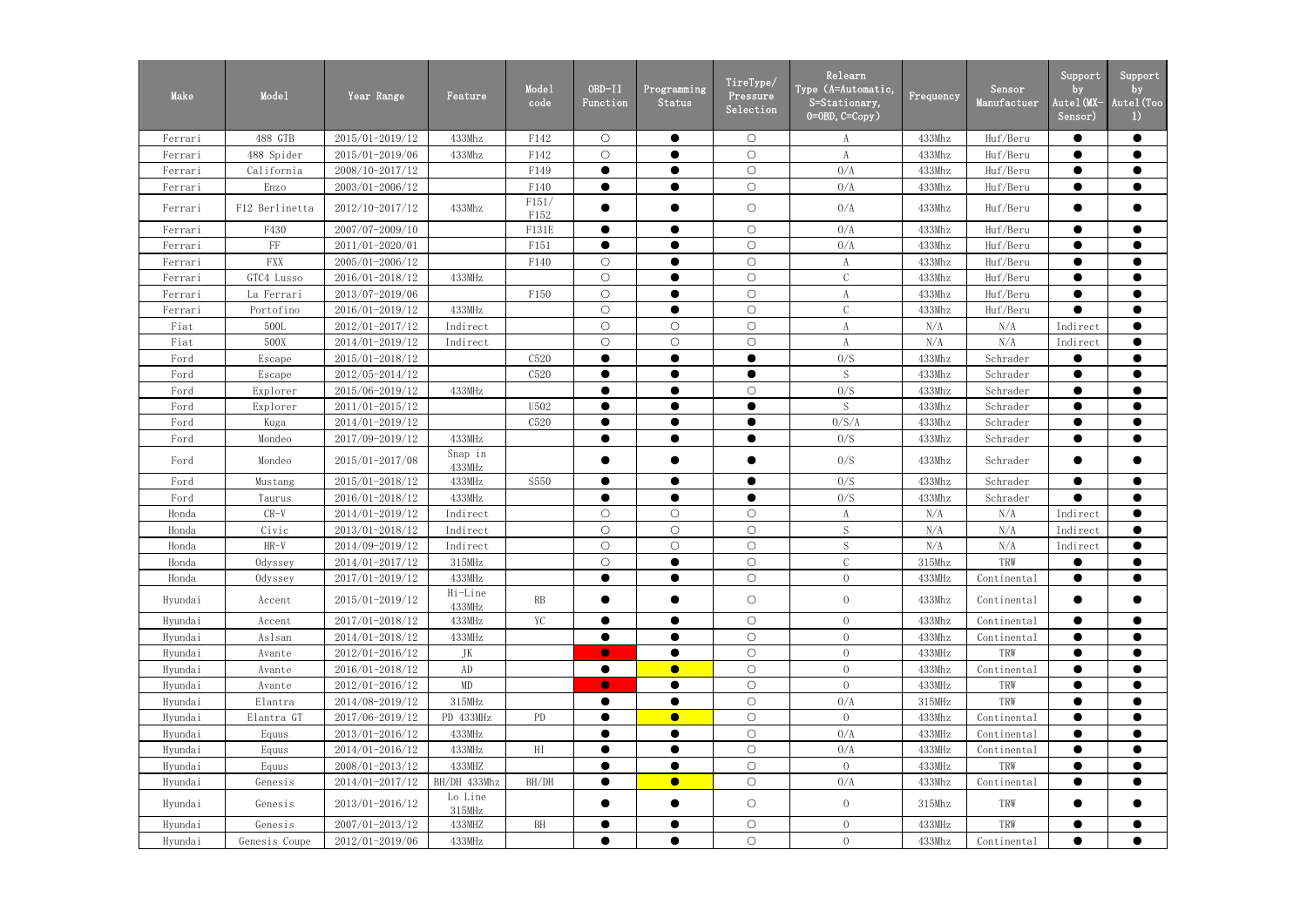| Make     | Mode1         | Year Range          | Feature            | Mode1<br>code       | OBD-II<br>Function | Programming<br>Status | TireType/<br>Pressure<br>Selection | Relearn<br>Type (A=Automatic,<br>S=Stationary,<br>$0=0$ BD, $C=Copy$ ) | Frequency | Sensor<br>Manufactuer | Support<br>by<br>Autel (MX-<br>Sensor) | Support<br>by<br>Autel (Too<br>$_{\rm 1)}$ |
|----------|---------------|---------------------|--------------------|---------------------|--------------------|-----------------------|------------------------------------|------------------------------------------------------------------------|-----------|-----------------------|----------------------------------------|--------------------------------------------|
| Hyundai  | Genesis G70   | 2017/10-2019/12     | 433Mhz             | IK                  | $\bullet$          | $\bullet$             | $\bigcirc$                         | $\overline{0}$                                                         | 433Mhz    | Schrader              | $\bullet$                              | $\bullet$                                  |
| Hyundai  | Genesis G80   | 2016/07-2019/12     | 433Mhz             | $\rm{DH}$           | $\bullet$          | $\bullet$             | $\bigcirc$                         | $\overline{0}$                                                         | 433Mhz    | Continental           | $\bullet$                              | $\bullet$                                  |
| Hyundai  | Genesis G90   | 2016/07-2019/12     | 433MHz             | HI                  |                    | $\bullet$             | $\bigcirc$                         | $\overline{0}$                                                         | 433Mhz    | Continental           | $\bullet$                              | $\bullet$                                  |
| Hyundai  | Grand Starrex | 2015/01-2018/12     | 433MHz             |                     | $\bullet$          | $\bullet$             | $\bigcirc$                         | $\overline{0}$                                                         | 433MHz    | Continental           | $\bullet$                              | $\bullet$                                  |
| Hyundai  | Grandeur      | 2011/01-2017/12     | HG                 | HG                  | $\bullet$          | $\bullet$             | $\bigcirc$                         | $\overline{0}$                                                         | 433Mhz    | TRW                   | $\bullet$                              | $\bullet$                                  |
| Hyundai  | Grandeur      | 2014/01-2017/12     | Hybrid 433MHz      |                     | $\bullet$          | $\bullet$             | $\bigcirc$                         | $\overline{0}$                                                         | 433MHz    | TRW                   | $\bullet$                              | $\bullet$                                  |
| Hyundai  | Grandeur      | 2017/01-2018/12     | 433MHz             | IG/IG HEV           | $\bullet$          | $\bullet$             | $\bigcirc$                         | $\overline{0}$                                                         | 433MHz    | Continental           | $\bullet$                              | $\bullet$                                  |
| Hyundai  | Ioniq         | 2016/01-2019/12     | 433MHz             | AE                  | $\bullet$          | $\bullet$             | $\bigcirc$                         | $\overline{0}$                                                         | 433Mhz    | Continental           | $\bullet$                              | $\bullet$                                  |
| Hyundai  | Kona          | 2018/01-2019/12     |                    |                     | $\bullet$          | $\bullet$             | $\bigcirc$                         | $\overline{0}$                                                         | 433MHz    | Continental           | $\bullet$                              | $\bullet$                                  |
| Hyundai  | Maxcruz       | 2012/01-2018/12     | 433MHz             |                     | $\bullet$          | $\bullet$             | $\bigcirc$                         | $\overline{0}$                                                         | 433Mhz    | Continental           | $\bullet$                              | $\bullet$                                  |
| Hyundai  | Santa Fe      | 2014/01-2018/12     | 433MHz             | ${\rm DM}$          |                    | $\bullet$             | $\bigcirc$                         | $\overline{0}$                                                         | 433MHz    | Continental           | $\bullet$                              | $\bullet$                                  |
| Hyundai  | Santa Fe      | 2009/01-2012/05     | CM 433Mhz          | CM                  | $\bullet$          | $\bullet$             | $\bigcirc$                         | $\overline{0}$                                                         | 433Mhz    | Lear                  | $\bullet$                              | $\bullet$                                  |
| Hyundai  | Santa Fe      | 2013/01-2014/12     | 315MHz             | NC                  |                    |                       | $\bigcirc$                         | $\overline{0}$                                                         | 315Mhz    | Continental           |                                        | $\bullet$                                  |
| Hyundai  | Santa Fe      | 2018/01-2018/12     | 433MHz             | TM                  | $\bullet$          | $\bullet$             | $\bigcirc$                         | $\overline{0}$                                                         | 433MHz    | Schrader              | $\bullet$                              | $\bullet$                                  |
| Hyundai  | Solati        | 2014/03-2019/06     | 433MHz             |                     |                    |                       | $\bigcirc$                         | $\overline{0}$                                                         | 433MHz    | Continental           | $\bullet$                              | $\bullet$                                  |
| Hyundai  | Sonata        | 2014/01-2015/12     | VDO 433MHz         |                     | $\bullet$          | $\bullet$             | $\bigcirc$                         | $\overline{0}$                                                         | 433MHz    | Continental           | $\bullet$                              | $\bullet$                                  |
| Hyundai  | Sonata        | 2011/06-2013/12     | 433MHz             | LF/LFA              | $\bullet$          | $\bullet$             | $\bigcirc$                         | $\overline{0}$                                                         | 433Mhz    | Continental           | $\bullet$                              | $\bullet$                                  |
| Hyundai  | Sonata        | 2010/01-2013/12     | 433Mhz             | YF                  |                    |                       | $\bigcirc$                         | $\overline{0}$                                                         | 433Mhz    | Continental           | $\bullet$                              | $\bullet$                                  |
| Hyundai  | Sonata        | 2015/03-2019/12     | SCH_433MHz         | LF/LFA              | $\bullet$          | $\bullet$             | $\bigcirc$                         | $\overline{0}$                                                         | 433MHz    | Schrader              | $\bullet$                              | $\bullet$                                  |
| Hyundai  | Sonata Hybrid | 2011/01-2014/12     | 433Mhz             |                     |                    |                       | $\bigcirc$                         | $\overline{0}$                                                         | 433Mhz    | Continental           | $\bullet$                              | $\bullet$                                  |
| Hyundai  | Sonata Hybrid | 2016/01-2019/12     | 433MHz             | YF/LF HEV           | $\bullet$          | $\bullet$             | $\bigcirc$                         | $\overline{0}$                                                         | 433MHz    | Schrader              | $\bullet$                              | $\bullet$                                  |
| Hyundai  | Sonata Hybrid | 2015/01-2019/12     | 433MHz             |                     |                    | $\bullet$             | $\bigcirc$                         | $\overline{0}$                                                         | 433Mhz    | Continental           | $\bullet$                              | $\bullet$                                  |
| Hyundai  | Starex        | 2007/01-2015/12     | 433Mhz             | A1                  | $\bigcirc$         |                       | $\bigcirc$                         | $\mathbf C$                                                            | 433MHz    | Continental           | $\bullet$                              | $\bullet$                                  |
| Hyundai  | Starex        | 2007/01-2007/12     | 315Mhz             |                     | $\bigcirc$         | $\bullet$             | $\bigcirc$                         | $\mathbf C$                                                            | 315MHz    | Continental           | $\bullet$                              | $\bullet$                                  |
| Hyundai  | Tucson        | 2009/01-2013/12     | 433MHZ             | LM                  | $\bullet$          | $\bullet$             | $\bigcirc$                         | $\overline{0}$                                                         | 433MHz    | TRW                   | $\bullet$                              | $\bullet$                                  |
| Hyundai  | Tucson        | 2012/01-2015/12     | Low line<br>433Mhz | EL                  |                    | $\bullet$             | $\bigcirc$                         | $\overline{0}$                                                         | 433MHz    | TRW                   | $\bullet$                              | $\bullet$                                  |
| Hyundai  | Tucson        | 2013/11-2015/09     | Hi line<br>433Mhz  | EL                  |                    | $\bullet$             | $\bigcirc$                         | $\overline{0}$                                                         | 433MHz    | TRW                   | $\bullet$                              | $\bullet$                                  |
| Hyundai  | Tucson        | 2015/01-2018/12     | 433Mhz             |                     |                    | $\bullet$             | $\bigcirc$                         | $\overline{0}$                                                         | 433Mhz    | Schrader              | $\bullet$                              | $\bullet$                                  |
| Hyundai  | Tucson        | 2016/01-2017/12     | LM/TL 433Mhz       | LM/TL               |                    | $\bullet$             | $\bigcirc$                         | $\overline{0}$                                                         | 433Mhz    | TRW                   | $\bullet$                              | $\bullet$                                  |
| Hyundai  | Tucson        | 2016/01-2019/12     | 433MHz             | TL                  | $\bullet$          | $\bullet$             | $\bigcirc$                         | $\overline{0}$                                                         | 433Mhz    | Schrader              | $\bullet$                              | $\bullet$                                  |
| Hyundai  | Veloster      | 2011/03-2018/12     | FS 433Mhz          | FS/JS               |                    | $\bullet$             | $\bigcirc$                         | $\overline{0}$                                                         | 433Mhz    | Schrader              |                                        |                                            |
| Hyundai  | Veracruz      | 2007/01-2012/12     | CM 433Mhz          | EN                  |                    | $\bullet$             | $\bigcirc$                         | $\overline{0}$                                                         | 433Mhz    | Lear                  | $\bullet$                              | $\bullet$                                  |
| Hyundai  | Veracruz      | $2007/01 - 2013/12$ | 433Mhz             |                     |                    |                       | $\bigcirc$                         | $\overline{0}$                                                         | 433Mhz    | Lear                  |                                        |                                            |
| Hyundai  | <i>i</i> 30   | 2016/08-2019/12     | PD                 | PD                  | $\bullet$          | $\bullet$             | $\bigcirc$                         | $\overline{0}$                                                         | 433MHz    | Continental           | $\bullet$                              | $\bullet$                                  |
| Hyundai  | 130           | 2013/01-2018/12     | GD/SW/Turbo        | GD/Gde/SW/T<br>urbo | $\bullet$          | $\bullet$             | $\bigcirc$                         | 0/A                                                                    | 433Mhz    | Continental           | $\bullet$                              | $\bullet$                                  |
| Hyundai  | 140           | 2014/04-2019/12     | VF                 | VF                  |                    | $\bullet$             | $\bigcirc$                         | 0/A                                                                    | 433Mhz    | TRW                   |                                        |                                            |
| Hyundai  | <i>i</i> 40   | 2011/01-2014/03     | VF                 | VF                  |                    | $\bullet$             | $\bigcirc$                         | $\overline{0}$                                                         | 433Mhz    | TRW                   | $\bullet$                              | $\bullet$                                  |
| Infiniti | EX Series     | 2008/01-2014/03     | 433MHz             | P53B/J50            |                    |                       | $\bigcirc$                         | $\overline{0}$                                                         | 433Mhz    | Schrader              |                                        | $\bullet$                                  |
| Infiniti | FX Series     | 2008/03-2014/12     | 433MHz             | P53C/S51            | $\bullet$          | $\bullet$             | $\bigcirc$                         | $\overline{0}$                                                         | 433Mhz    | Schrader              | $\bullet$                              | $\bullet$                                  |
| Infiniti | G Series      | 2008/06-2014/02     | 433MHz             | CV36/G312/L<br>53A  |                    | $\bullet$             | $\bigcirc$                         | $\overline{0}$                                                         | 433Mhz    | Schrader              | $\bullet$                              | $\bullet$                                  |
| Infiniti | M Series      | 2010/01-2013/12     | Y51                | M312/Y51            |                    | $\bullet$             | $\bigcirc$                         | $\overline{0}$                                                         | 433Mhz    | Pacific               |                                        | $\bullet$                                  |
| Infiniti | Q30           | $2015/01 - 2019/12$ | 433MHZ             | GD1A/H15            | $\bullet$          | $\bullet$             | $\bigcirc$                         | 0/A                                                                    | 433Mhz    | Schrader              | $\bullet$                              | $\bullet$                                  |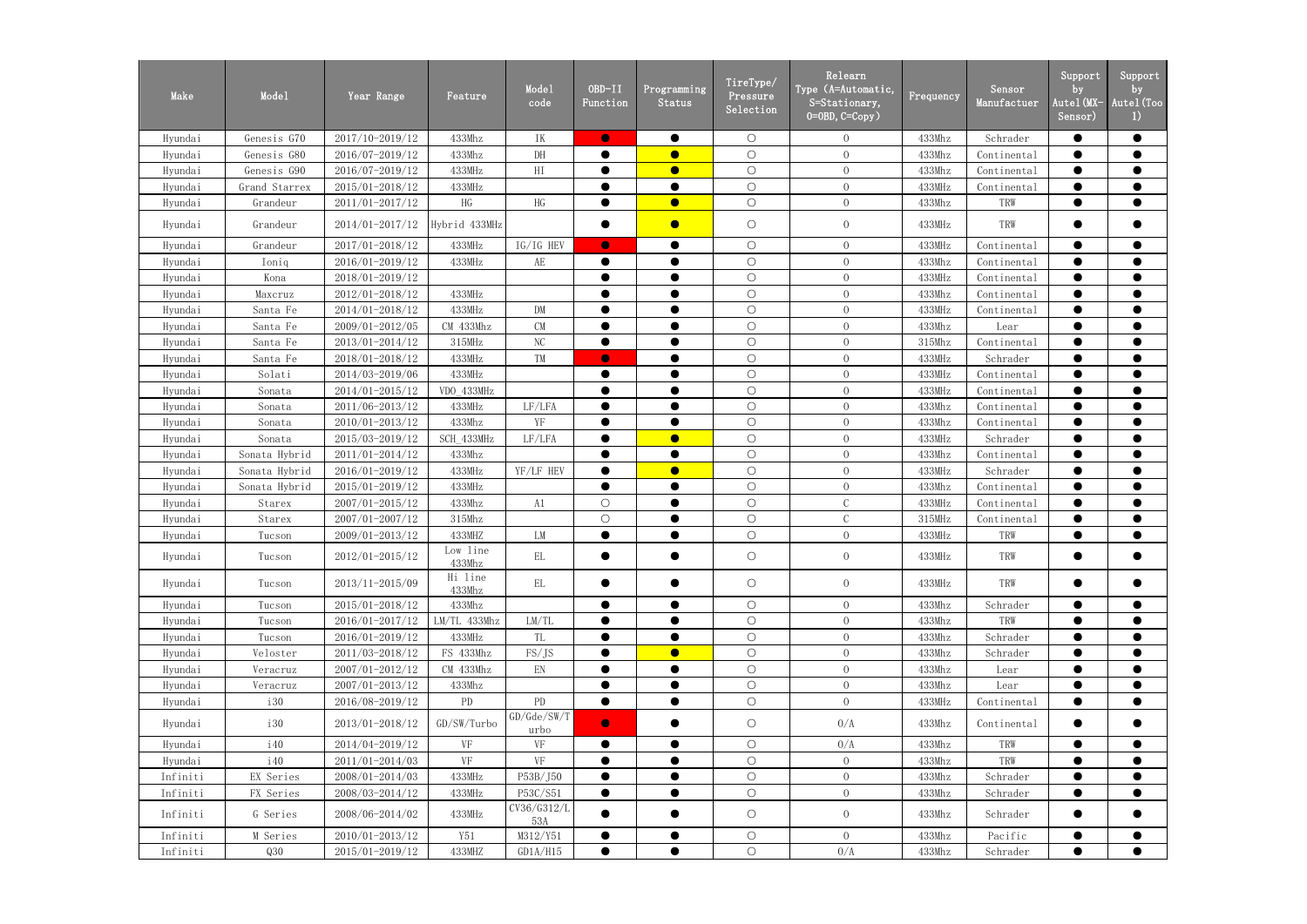| Make     | Mode1               | Year Range          | Feature         | Mode1<br>code     | OBD-II<br>Function | Programming<br>Status | TireType/<br>Pressure<br>Selection | Relearn<br>Type (A=Automatic,<br>S=Stationary,<br>$0=0$ BD, $C=Copy$ ) | Frequency | Sensor<br>Manufactuer | Support<br>by<br>Autel (MX-<br>Sensor) | Support<br>by<br>Autel (Too<br>$_{1}$ |
|----------|---------------------|---------------------|-----------------|-------------------|--------------------|-----------------------|------------------------------------|------------------------------------------------------------------------|-----------|-----------------------|----------------------------------------|---------------------------------------|
| Infiniti | Q50                 | 2015/01-2019/12     | 433MHZ          | L53H/D53H/V<br>37 |                    | $\bullet$             | $\bigcirc$                         | $\overline{0}$                                                         | 433Mhz    | Continental           |                                        | $\bullet$                             |
| Infiniti | Q60                 | 2016/05-2019/12     | 433MHZ          | CV37              |                    | $\bullet$             | $\bigcirc$                         | $\overline{0}$                                                         | 433MHz    | Continental           | $\bullet$                              | $\bullet$                             |
| Infiniti | Q70                 | 2014/05-2018/09     | 433MHZ          | L53E/Y51          |                    | $\bullet$             | $\bigcirc$                         | $\overline{0}$                                                         | 433Mhz    | Pacific               | $\bullet$                              | $\bullet$                             |
| Infiniti | Q70                 | 2018/10-2019/12     | 433MHz          |                   | ●                  | $\bullet$             | $\bigcirc$                         | $\overline{0}$                                                         | 433Mhz    | Continental           | $\bullet$                              | $\bullet$                             |
| Infiniti | QX60                | 2014/01-2019/12     | 433MHz          | L50               |                    |                       | $\bigcirc$                         | $\overline{0}$                                                         | 433Mhz    | Continental           |                                        | $\bullet$                             |
| Infiniti | QX70                | 2014/03-2019/12     | 433MHz          |                   |                    |                       | $\bigcirc$                         | $\overline{0}$                                                         | 433Mhz    | Pacific               | $\bullet$                              | $\bullet$                             |
| Infiniti | QX80                | 2014/01-2019/12     | 433MHz          | <b>Z62</b>        |                    |                       | $\bigcirc$                         | $\overline{0}$                                                         | 433Mhz    | Pacific               |                                        | $\bullet$                             |
| Jaguar   | E-Pace              | 2017/06-2019/12     | 433Mhz          |                   | $\bullet$          | $\bullet$             | $\bigcirc$                         | 0/A                                                                    | 433Mhz    | Continental           | $\bullet$                              | $\bullet$                             |
| Jaguar   | F-Pace              | 2016/01-2019/12     | 433Mhz          |                   |                    |                       | $\bigcirc$                         | 0/A                                                                    | 433Mhz    | Continental           | $\bullet$                              | $\bullet$                             |
| Jaguar   | F-Type              | 2017/01-2019/12     | 433MHz          |                   |                    | $\bullet$             | $\bigcirc$                         | 0/A                                                                    | 433Mhz    | Continental           | $\bullet$                              | $\bullet$                             |
| Jaguar   | I-Pace              | 2017/01-2019/12     | 433MHz          |                   | $\bigcirc$         | $\bullet$             | $\bigcirc$                         | $\boldsymbol{A}$                                                       | 433Mhz    | Continental           | $\bullet$                              | $\bullet$                             |
| Jaguar   | XE                  | 2015/12-2019/12     |                 | X760              | $\bullet$          | $\bullet$             | $\bigcirc$                         | 0/A                                                                    | 433Mhz    | Continental           | $\bullet$                              | $\bullet$                             |
| Jaguar   | $\operatorname{XF}$ | 2015/06-2019/12     |                 | X260              | ●                  | $\bullet$             | $\bigcirc$                         | 0/A                                                                    | 433Mhz    | Continental           | $\bullet$                              | $\bullet$                             |
| Jeep     | Commander           | 2006/01-2007/12     | 433MHz          | XK                |                    |                       | $\bullet$                          | 0/A                                                                    | 433Mhz    | Continental           |                                        | $\bullet$                             |
| Jeep     | Commander           | 2008/01-2010/12     |                 | XK                |                    | $\bullet$             | $\bullet$                          | 0/A                                                                    | 433Mhz    | Schrader              | $\bullet$                              | $\bullet$                             |
| Jeep     | Compass             | 2007/01-2007/12     | $315$ MHz       | MK49              |                    | $\bullet$             | $\bullet$                          | 0/A                                                                    | 315Mhz    | Continental           | $\bullet$                              | $\bullet$                             |
| Jeep     | Compass             | 2008/01-2009/12     | 315MHz          | MK49              | $\bullet$          | $\bullet$             | $\bullet$                          | 0/A                                                                    | 315Mhz    | Continental           | $\bullet$                              | $\bullet$                             |
| Jeep     | Compass             | 2017/01-2018/12     |                 | 551               | $\bigcirc$         |                       | $\bigcirc$                         | A                                                                      | 433Mhz    | Continental           | $\bullet$                              | $\bullet$                             |
| Jeep     | Grand Cherokee      | 2018/01-2019/12     | 433Mhz          | WK                | $\bullet$          | $\bullet$             | $\bullet$                          | 0/A                                                                    | 433Mhz    | Continental           | $\bullet$                              | $\bullet$                             |
| Jeep     | Grand Cherokee      | 2012/01-2013/12     |                 | WK74              |                    | $\bullet$             | $\bullet$                          | $\overline{0}$                                                         | 433Mhz    | Schrader              |                                        | $\bullet$                             |
| Jeep     | Grand Cherokee      | 2014/01-2019/12     |                 | WK74              | $\bullet$          | $\bullet$             | $\bullet$                          | $\overline{0}$                                                         | 433Mhz    | Schrader              | $\bullet$                              | $\bullet$                             |
| Jeep     | Grand Cherokee      | 2016/01-2017/12     | 433Mhz          | WK                |                    | $\bullet$             | $\bullet$                          | 0/A                                                                    | 433Mhz    | Continental           |                                        | $\bullet$                             |
| Jeep     | Grand Cherokee      | 2011/01-2011/12     |                 | WK74              |                    | $\bullet$             | $\bullet$                          | $\overline{0}$                                                         | 433Mhz    | Schrader              |                                        | $\bullet$                             |
| Jeep     | Patriot             | 2009/01-2014/12     | 315MHz          | MK                |                    | $\bullet$             | $\bullet$                          | 0/A                                                                    | 315Mhz    | Schrader              | $\bullet$                              | $\bullet$                             |
| Jeep     | Patriot             | 2007/01-2008/12     | 433Mhz          | МK                |                    |                       | $\bullet$                          | 0/A                                                                    | 433Mhz    | Continental           |                                        | $\bullet$                             |
| Jeep     | Renegade            | 2017/01-2018/12     | $433\mbox{MHz}$ |                   | $\bullet$          | ▲                     | $\bigcirc$                         | 0/A                                                                    | 433Mhz    | Continental           | $\bullet$                              | $\bullet$                             |
| Jeep     | Renegade            | $2015/01 - 2016/12$ | 433Mhz          |                   |                    | $\bullet$             | $\bullet$                          | 0/A                                                                    | 433Mhz    | Continental           | $\bullet$                              | $\bullet$                             |
| Jeep     | Wrangler            | 2010/09-2019/12     | 433MHz          | JK72              |                    | $\bullet$             | $\bullet$                          | 0/A                                                                    | 433Mhz    | Schrader              | $\bullet$                              | $\bullet$                             |
| Jeep     | Wrangler            | 2014/01-2019/12     |                 | JL                |                    | $\bullet$             | $\bullet$                          | 0/A                                                                    | 433Mhz    | Schrader              |                                        |                                       |
| KIA      | Bongo               | 2014/01-2018/12     | 433MHz          |                   |                    | $\bullet$             | $\bigcirc$                         | $\overline{0}$                                                         | 433MHz    | Continental           |                                        | $\bullet$                             |
| KIA      | Carens              | 2012/01-2019/12     | RP              | RP/UN             |                    | $\bullet$             | $\bigcirc$                         | 0/A                                                                    | 433Mhz    | Continental           |                                        | $\bullet$                             |
| KIA      | Carnival            | 2014/01-2018/12     | Sedone          | YP                | $\bullet$          | $\bullet$             | $\bigcirc$                         | $\mathcal{C}$                                                          | 433Mhz    | Schrader              |                                        | $\bullet$                             |
| KIA      | Carnival            | $2005/01 - 2013/12$ | 315MHz          |                   | $\bullet$          | $\bullet$             | $\bigcirc$                         | $\overline{0}$                                                         | 315Mhz    | Lear                  | $\bullet$                              | $\bullet$                             |
| KIA      | Carnival            | 2019/01-2019/12     |                 | YP                | $\bullet$          |                       | $\bigcirc$                         |                                                                        | 433Mhz    | Schrader              |                                        |                                       |
| KIA      | K3                  | 2012/01-2018/12     | 433MHZ          | YD                | $\bullet$          | $\bullet$             | $\bigcirc$                         | $\overline{0}$                                                         | 433MHz    | TRW                   | $\bullet$                              | $\bullet$                             |
| KIA      | K3                  | 2018/01-2019/12     | 433MHZ          | <b>BD</b>         | $\bullet$          | $\bullet$             | $\bigcirc$                         | $\overline{0}$                                                         | 433MHz    | TRW                   | $\bullet$                              | $\bullet$                             |
| KIA      | K5                  | 2015/07-2019/12     | JF 433Mhz       | JF/JF HEV         |                    | $\bullet$             | $\bigcirc$                         | 0/A                                                                    | 433Mhz    | Continental           | $\bullet$                              | $\bullet$                             |
| KIA      | K5                  | $2013/01 - 2015/06$ | TF 433Mhz       | TF/TF HEV         |                    | $\bullet$             | $\bigcirc$                         | $\overline{0}$                                                         | 433Mhz    | Continental           |                                        | $\bullet$                             |
| KIA      | K5                  | 2011/01-2012/12     | TF 433Mhz       | TF/TF HEV         |                    | $\bullet$             | $\bigcirc$                         | $\overline{0}$                                                         | 433Mhz    | Continental           |                                        | $\bullet$                             |
| KIA      | $\rm K7$            | 2016/01-2019/12     | YG 433MHz       | YG                |                    | $\bullet$             | $\bigcirc$                         | $\overline{0}$                                                         | 433MHz    | Continental           | $\bullet$                              | $\bullet$                             |
| KIA      | K7                  | 2013/01-2016/12     | VG 433MHz       | VG                |                    | $\bullet$             | $\bigcirc$                         | $\overline{0}$                                                         | 433MHz    | Continental           | $\bullet$                              | $\bullet$                             |
| KIA      | K7                  | 2008/01-2012/12     | 433MHz          | VG                | $\bullet$          | $\bullet$             | $\bigcirc$                         | $\overline{0}$                                                         | 433MHz    | Continental           | $\bullet$                              | $\bullet$                             |
| KIA      | K9                  | 2011/01-2018/12     | 433MHz          | KH                |                    | $\bullet$             | $\bigcirc$                         | $\overline{0}$                                                         | 433MHz    | Schrader              |                                        | $\bullet$                             |
| KIA      | Mohave              | 2017/01-2018/12     | 433MHZ          |                   |                    | $\bullet$             | $\bigcirc$                         | $\overline{0}$                                                         | 433Mhz    | Continental           | $\bullet$                              | $\bullet$                             |
| KIA      | Mohave              | $2009/01 - 2016/12$ | 433MHZ          |                   | $\bullet$          | $\bullet$             | $\bigcirc$                         | $\overline{0}$                                                         | 433Mhz    | TRW                   | $\bullet$                              | $\bullet$                             |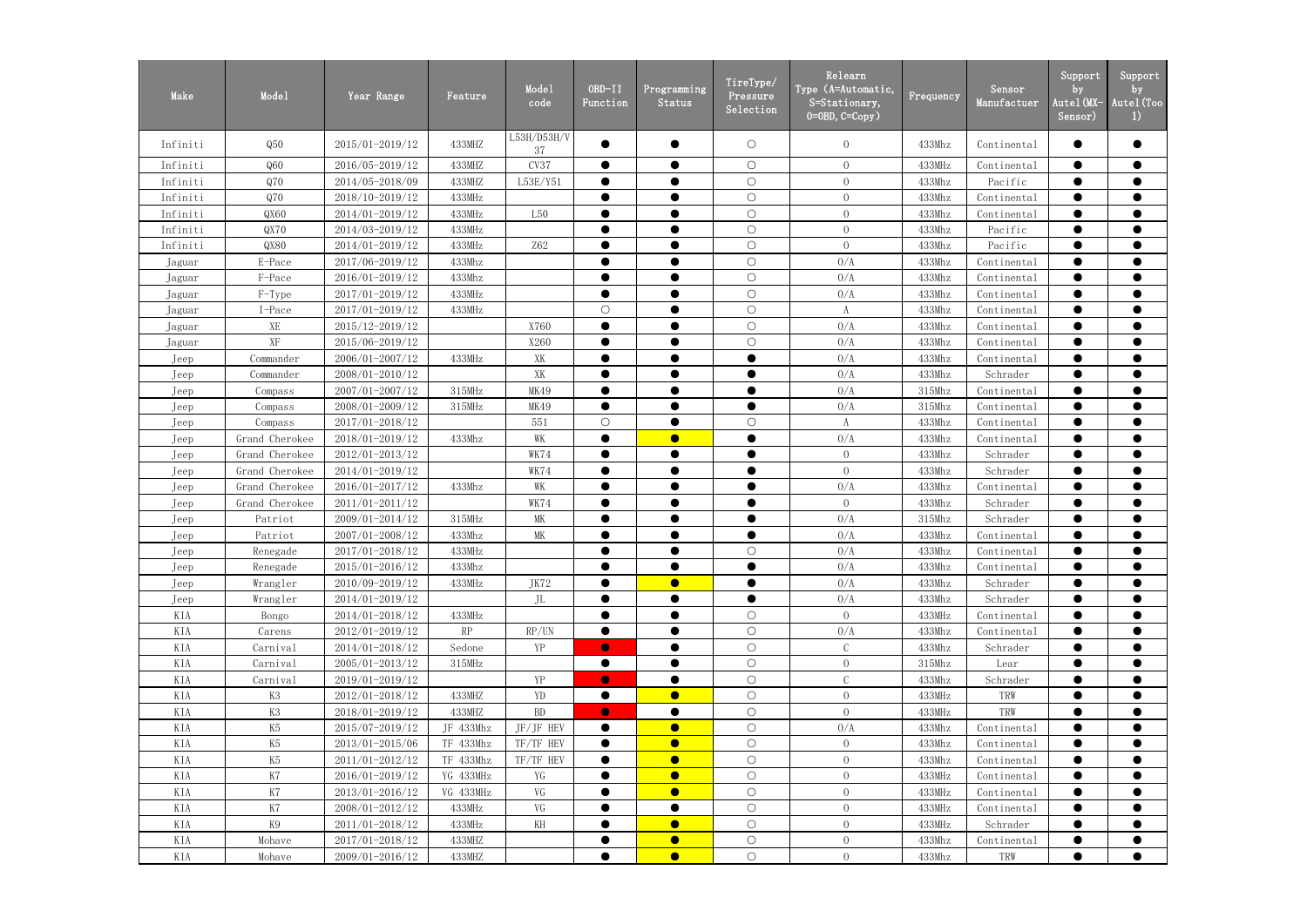| Make        | Mode1                 | Year Range          | Feature,          | Mode1<br>code               | $OBD-II$<br>Function | Programming<br>Status | TireType/<br>Pressure<br>Selection | Relearn<br>Type (A=Automatic,<br>S=Stationary,<br>$0 = 0$ BD, $C = Copy$ ) | Frequency | Sensor<br>Manufactuer                                       | Support<br>by<br>Autel (MX-<br>Sensor) | Support<br>by<br>Autel (Too<br>1) |
|-------------|-----------------------|---------------------|-------------------|-----------------------------|----------------------|-----------------------|------------------------------------|----------------------------------------------------------------------------|-----------|-------------------------------------------------------------|----------------------------------------|-----------------------------------|
| KIA         | Mohave                | 2014/01-2016/12     | HM 433MHZ         | HM                          | $\bullet$            | $\bullet$             | $\bigcirc$                         | $\overline{0}$                                                             | 433Mhz    | TRW                                                         | $\bullet$                              | $\bullet$                         |
| KIA         | Morning               | 2014/01-2019/06     | 433MHz            |                             | $\bullet$            | $\bullet$             | $\bigcirc$                         | $\overline{0}$                                                             | 433MHz    | Continental                                                 | $\bullet$                              | $\bullet$                         |
| KIA         | Morning 3             | 2017/01-2018/12     | Indirect          |                             | $\bigcirc$           | $\bigcirc$            | $\bigcirc$                         | $\mathbf S$                                                                | N/A       | N/A                                                         | Indirect                               | $\bullet$                         |
| KIA         | Niro                  | 2016/01-2019/12     | 433MHz            | DE                          | $\bullet$            | $\bullet$             | $\bigcirc$                         | $\overline{0}$                                                             | 433Mhz    | Continental                                                 | $\bullet$                              | $\bullet$                         |
| KIA         | Opirus                | 2006/01-2014/12     | 433MHZ            |                             | $\bullet$            | $\bullet$             | $\bigcirc$                         | $\overline{0}$                                                             | 433Mhz    | TRW                                                         | $\bullet$                              | $\bullet$                         |
| KIA         | Pride                 | 2012/01-2017/12     | UB 433MHz         |                             | $\bullet$            | $\bullet$             | $\bigcirc$                         | $\overline{0}$                                                             | 433MHz    | TRW                                                         | $\bullet$                              | $\bullet$                         |
| KIA         | Pride 3               | 2018/01-2018/12     | YB 433MHz         |                             | $\bullet$            | $\bullet$             | $\bigcirc$                         | $\overline{0}$                                                             | 433MHz    | TRW                                                         | $\bullet$                              | $\bullet$                         |
| KIA         | Pride 4               | 2017/01-2018/12     | Indirect          |                             | $\bigcirc$           | $\bigcirc$            | $\bigcirc$                         | $\mathbf S$                                                                | N/A       | N/A                                                         | Indirect                               | $\bullet$                         |
| KIA         | Ray                   | 2011/01-2018/12     | 433MHz            |                             | $\bullet$            | $\bullet$             | $\bigcirc$                         | $\overline{0}$                                                             | 433Mhz    | Continental                                                 | $\bullet$                              | $\bullet$                         |
| KIA         | Sorento               | 2018/01-2018/12     | 433Mhz            |                             | $\bullet$            |                       | $\bigcirc$                         | $\overline{0}$                                                             | 433Mhz    | Continental                                                 | $\bullet$                              | $\bullet$                         |
| KIA         | Sorento               | 2016/01-2017/12     | 433MHz            | <b>UMA</b>                  | $\bullet$            | $\bullet$             | $\bigcirc$                         | $\overline{0}$                                                             | 433Mhz    | Continental                                                 | $\bullet$                              | $\bullet$                         |
| KIA         | Sorento               | 2011/01-2015/12     | 433Mhz            |                             | $\bullet$            | $\bullet$             | $\bigcirc$                         | $\overline{0}$                                                             | 433Mhz    | Continental                                                 | $\bullet$                              | $\bullet$                         |
| KIA         | Sorento               | 2009/01-2010/12     | 433Mhz            |                             |                      |                       | $\bigcirc$                         | $\overline{0}$                                                             | 433Mhz    | Continental                                                 | $\bullet$                              | $\bullet$                         |
| KIA         | Sou1                  | 2013/11-2016/12     | 433Mhz            |                             | $\bullet$            | $\bullet$             | $\bigcirc$                         | $\overline{0}$                                                             | 433Mhz    | Schrader                                                    | $\bullet$                              | $\bullet$                         |
| KIA         | Sou1                  | 2008/06-2013/10     | AM 433Mhz         | AM                          | $\bullet$            | $\bullet$             | $\bigcirc$                         | $\overline{0}$                                                             | 433Mhz    | Continental                                                 | $\bullet$                              | $\bullet$                         |
| KIA         | Sportage              | 2010/01-2013/12     | Hi Line<br>433Mhz | <b>SL</b>                   | $\bullet$            | $\bullet$             | $\bigcirc$                         | $\overline{0}$                                                             | 433Mhz    | TRW                                                         | $\bullet$                              | $\bullet$                         |
| KIA         | Sportage              | 2010/01-2013/12     | Lo Line<br>433Mhz | <b>SL</b>                   | $\bullet$            | $\bullet$             | $\bigcirc$                         | $\overline{0}$                                                             | 433Mhz    | TRW                                                         | $\bullet$                              | $\bullet$                         |
| KIA         | Sportage              | 2016/01-2019/12     | QL/QLE 433Mhz     | QL/QLE                      | $\bullet$            | $\bullet$             | $\bigcirc$                         | 0/A                                                                        | 433Mhz    | Continental                                                 | $\bullet$                              | $\bullet$                         |
| KIA         | Sportage              | 2014/01-2015/12     | SL 433Mhz         | <b>SL</b>                   | $\bullet$            | $\bullet$             | $\bigcirc$                         | 0/A                                                                        | 433Mhz    | TRW                                                         |                                        | $\bullet$                         |
| KIA         | Sportage R            | 2014/01-2015/12     | 433Mhz            |                             | $\bullet$            | $\bullet$             | $\bigcirc$                         | $\overline{0}$                                                             | 433MHz    | TRW                                                         | $\bullet$                              | $\bullet$                         |
| KIA         | Stinger               | $2017/10 - 2019/12$ | 433Mhz            | <b>CK</b>                   | $\bullet$            | $\bullet$             | $\bigcirc$                         | $\overline{0}$                                                             | 433Mhz    | Schrader                                                    | $\bullet$                              | $\bullet$                         |
| KIA         | Stinger               | 2017/01-2017/12     | 433Mhz            |                             | $\bullet$            | $\bullet$             | $\bigcirc$                         | $\overline{0}$                                                             | 433Mhz    | Schrader                                                    | $\bullet$                              | $\bullet$                         |
| KIA         | Stonic                | 2017/01-2018/12     | Indirect          |                             | $\bigcirc$           | $\bigcirc$            | $\bigcirc$                         | S                                                                          | N/A       | N/A                                                         | Indirect                               | $\bullet$                         |
| Lamborghini | Aventador             | 2012/01-2019/12     | 433Mhz            | LB834                       | $\bigcirc$           | $\bullet$             | $\bigcirc$                         | A                                                                          | 433Mhz    | Huf/Beru                                                    | $\bullet$                              | $\bullet$                         |
| Lamborghini | Huracan               | 2014/01-2019/12     | 433Mhz            |                             | $\bigcirc$           | $\bullet$             | $\circ$                            | A                                                                          | 433Mhz    | Huf/Beru                                                    | $\bullet$                              | $\bullet$                         |
| Lamborghini | One off               | 2017/01-2019/12     | 433Mhz            |                             | $\bigcirc$           | $\bullet$             | $\bigcirc$                         | $\rm A$                                                                    | 433Mhz    | Huf/Beru                                                    | $\bullet$                              | $\bullet$                         |
| Lamborghini | Urus                  | 2017/01-2019/12     | 433Mhz            |                             | $\bigcirc$           | $\bullet$             | $\bigcirc$                         | A                                                                          | 433Mhz    | Huf/Beru                                                    | $\bullet$                              | $\bullet$                         |
| Land Rover  | Discovery             | 2017/01-2019/12     | 433MHz            |                             | $\bullet$            | $\bullet$             | $\bigcirc$                         | 0/A                                                                        | 433Mhz    | Continental                                                 | $\bullet$                              | $\bullet$                         |
| Land Rover  | Discovery Sport       | 2015/09-2019/12     | 433Mhz            |                             |                      |                       | $\bigcirc$                         | 0/A                                                                        | 433Mhz    | Continental                                                 |                                        | $\bullet$                         |
| Land Rover  | FreeLander            | 2005/01-2016/12     | 433Mhz            | Fr132                       | $\bullet$            | $\bullet$             | $\bigcirc$                         | 0/A                                                                        | 433Mhz    | Continental                                                 | $\bullet$                              | $\bullet$                         |
| Land Rover  | Range Rover           | 2015/06-2019/12     |                   | D6, Ra5                     |                      |                       | $\bigcirc$                         | 0/A                                                                        | 433Mhz    | Continental                                                 |                                        |                                   |
| Land Rover  | Range Rover           | 2010/01-2012/12     |                   | L322                        | $\bullet$            | $\bullet$             | $\bigcirc$                         | 0/A                                                                        | 433Mhz    | $\begin{minipage}{.4\linewidth} Continental \end{minipage}$ | $\bullet$                              | $\bullet$                         |
| Land Rover  | Range Rover<br>Evoque | 2015/10-2019/12     |                   |                             |                      |                       | $\bigcirc$                         | 0/A                                                                        | 433Mhz    | Continental                                                 | $\bullet$                              | $\bullet$                         |
| Land Rover  | Range Rover Sport     | 2015/06-2019/12     |                   |                             |                      | $\bullet$             | $\bigcirc$                         | 0/A                                                                        | 433Mhz    | Continental                                                 | $\bullet$                              | $\bullet$                         |
| Lexus       | CT Series             | 2014/06-2019/12     | 433Mhz            | 080A                        | $\bullet$            | $\bullet$             | $\bigcirc$                         | $\overline{0}$                                                             | 433Mhz    | Pacific                                                     | $\bullet$                              | $\bullet$                         |
| Lexus       | ES Series             | 2007/01-2012/05     | 433Mhz            |                             | $\bullet$            | $\bullet$             | $\bigcirc$                         | $\overline{0}$                                                             | 433Mhz    | Pacific                                                     | $\bullet$                              | $\bullet$                         |
| Lexus       | GS Series             | 2012/01-2019/12     | 433Mhz            | 920L                        | $\bullet$            | $\bullet$             | $\bigcirc$                         | $\overline{0}$                                                             | 433Mhz    | Pacific                                                     | $\bullet$                              | $\bullet$                         |
| Lexus       | IS Series             | 2013/04-2019/12     | 433Mhz            | 030L/400A/7<br>20A/<br>XE30 |                      |                       | $\bigcirc$                         | $\overline{0}$                                                             | 433Mhz    | Pacific                                                     | $\bullet$                              |                                   |
| Lexus       | LC Series             | 2017/01-2019/12     | 433MHz            |                             | $\bullet$            | $\bullet$             | $\bigcirc$                         | $\overline{0}$                                                             | 433MHZ    | Pacific                                                     | $\bullet$                              | $\bullet$                         |
| Lexus       | LS Series             | 2017/10-2019/12     | 433Mhz            |                             | $\bullet$            | $\bullet$             | $\bigcirc$                         | $\overline{0}$                                                             | 433Mhz    | Pacific                                                     | $\bullet$                              | $\bullet$                         |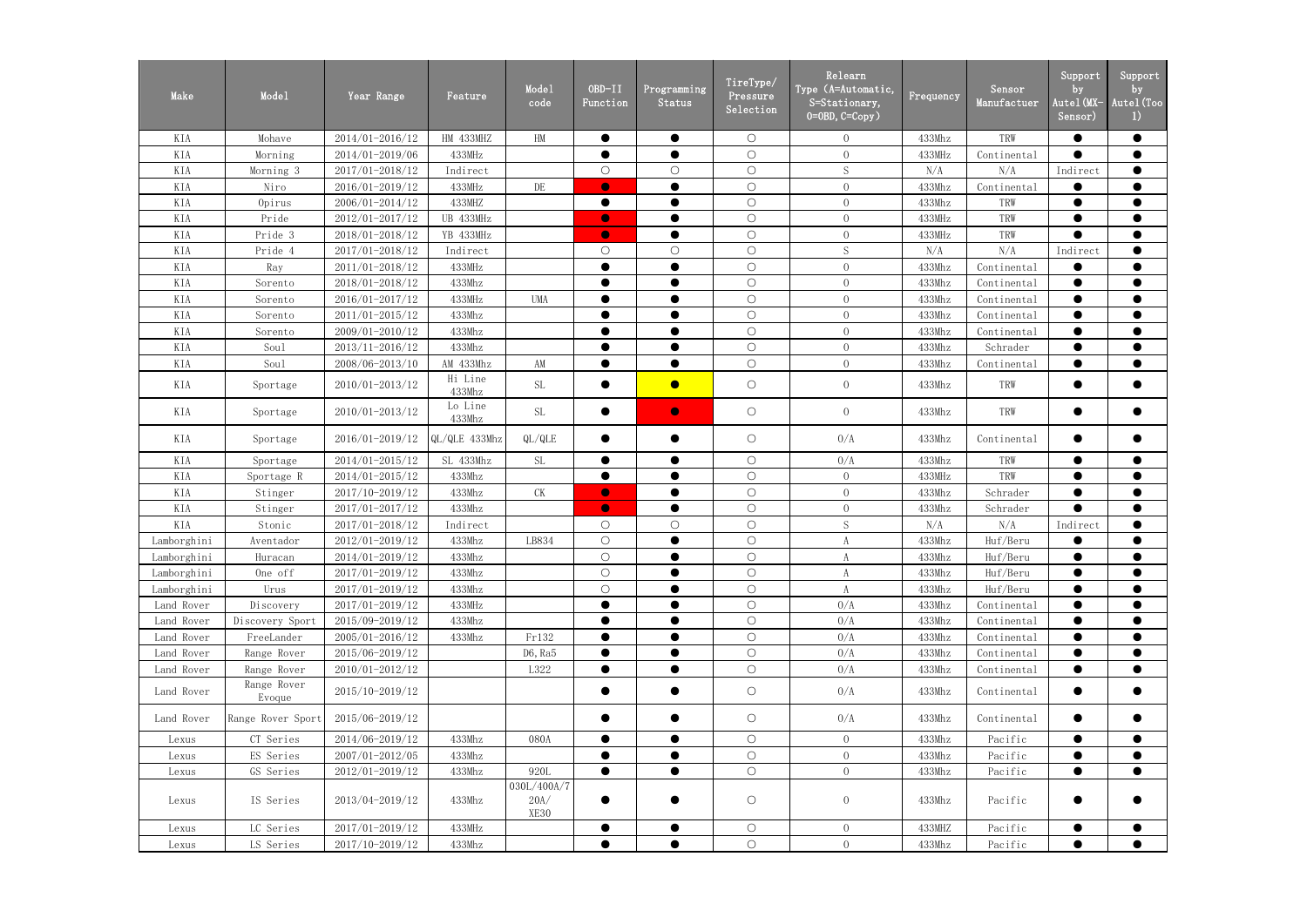| Make     | Mode1          | Year Range      | Feature              | Mode1<br>code | OBD-II<br>Function | Programming<br>Status | TireType/<br>Pressure<br>Selection | Relearn<br>Type (A=Automatic,<br>S=Stationary,<br>$0 = 0$ BD, $C = Copy$ ) | Frequency | Sensor<br>Manufactuer | Support<br>by<br>Autel(MX-<br>Sensor) | Support<br>by<br>Autel (Too<br>$\left  \right $ |
|----------|----------------|-----------------|----------------------|---------------|--------------------|-----------------------|------------------------------------|----------------------------------------------------------------------------|-----------|-----------------------|---------------------------------------|-------------------------------------------------|
| Lexus    | LS Series      | 2012/10-2017/09 | 433Mhz               |               |                    | $\bullet$             | $\bigcirc$                         | $\overline{0}$                                                             | 433Mhz    | Pacific               | $\bullet$                             | $\bullet$                                       |
| Lexus    | NX Series      | 2014/03-2019/12 | 433Mhz               | 600A          |                    | $\bullet$             | $\bigcirc$                         | $\overline{0}$                                                             | 433Mhz    | Pacific               | $\bullet$                             | $\bullet$                                       |
| Lexus    | RC Series      | 2014/01-2019/12 | 433Mhz               | XC1/720A      |                    | $\bullet$             | $\bigcirc$                         | $\overline{0}$                                                             | 433Mhz    | Pacific               | $\bullet$                             | $\bullet$                                       |
| Lexus    | RX Series      | 2015/11-2019/12 | 433Mhz               | 740A          |                    | $\bullet$             | $\bigcirc$                         | $\overline{0}$                                                             | 433Mhz    | Pacific               |                                       | $\bullet$                                       |
| Lexus    | RX Series      | 2014/06-2015/10 | 433Mhz               | 640L          |                    | $\bullet$             | $\bigcirc$                         | $\overline{0}$                                                             | 433Mhz    | Pacific               | $\bullet$                             | $\bullet$                                       |
| Lexus    | RX Series      | 2015/12-2019/12 | 315MHZ               |               |                    |                       | $\bigcirc$                         | $\overline{0}$                                                             | $315$ MHz | Pacific               |                                       | $\bullet$                                       |
| Lincoln  | Continental    | 2017/01-2019/12 | 433MHz               |               | $\bigcirc$         | $\bullet$             | $\bigcirc$                         | S                                                                          | 433Mhz    | Schrader              | $\bullet$                             | $\bullet$                                       |
| Lincoln  | <b>MKC</b>     | 2015/06-2018/12 | 433MHz               | 2. OF SEL     |                    |                       | $\bullet$                          | 0/S                                                                        | 433Mhz    | Schrader              |                                       | $\bullet$                                       |
| Lincoln  | <b>MKX</b>     | 2015/01-2015/12 | 433Mhz               |               | $\bullet$          | $\bullet$             | $\bullet$                          | S                                                                          | 433Mhz    | Schrader              | $\bullet$                             | $\bullet$                                       |
| Lincoln  | <b>MKX</b>     | 2016/01-2019/12 | 433Mhz               |               |                    |                       | $\bullet$                          | 0/S                                                                        | 433Mhz    | Schrader              |                                       | $\bullet$                                       |
| Lincoln  | MKZ            | 2015/09-2019/12 | 433MHz               |               | $\bigcirc$         | $\bullet$             | $\bigcirc$                         | $\mathbf S$                                                                | 433Mhz    | Schrader              | $\bullet$                             | $\bullet$                                       |
| Lincoln  | <b>MKZ</b>     | 2013/01-2016/12 | 433Mhz               |               |                    | $\bullet$             | $\bullet$                          | 0/S                                                                        | 433Mhz    | Schrader              | $\bullet$                             | $\bullet$                                       |
| Lotus    | 3 Eleven       | 2015/01-2017/05 |                      |               | $\bigcirc$         |                       | $\bigcirc$                         | A                                                                          | 433Mhz    | Schrader              | $\bullet$                             | $\bullet$                                       |
| Lotus    | Elise          | 2008/01-2018/12 |                      | Monza         | $\bigcirc$         |                       | $\bigcirc$                         | A                                                                          | 433Mhz    | Schrader              | $\bullet$                             | $\bullet$                                       |
| Lotus    | Evora          | 2010/01-2018/12 | 433MHz               |               | $\bigcirc$         |                       | $\bigcirc$                         | A                                                                          | 433Mhz    | Schrader              |                                       | $\bullet$                                       |
| Lotus    | Exige          | 2008/01-2018/12 |                      | Monza         | $\bigcirc$         | $\bullet$             | $\bigcirc$                         | A                                                                          | 433Mhz    | Schrader              | $\bullet$                             | $\bullet$                                       |
| Maserati | Ghibli         | 2013/01-2020/09 |                      | M156/<br>M157 | $\bullet$          |                       | $\bigcirc$                         | 0/A                                                                        | 433Mhz    | Schrader              | $\bullet$                             | $\bullet$                                       |
| Maserati | GrandCabrio    | 2017/01-2018/12 | 433MHz               |               | $\bigcirc$         | $\bullet$             | $\bigcirc$                         | $\mathcal{C}$                                                              | 433Mhz    | Schrader              |                                       | $\bullet$                                       |
| Maserati | Levante        | 2015/01-2018/12 | 433MHz               |               |                    | $\bullet$             | $\bigcirc$                         | 0/A                                                                        | 433Mhz    | Schrader              | $\bullet$                             | $\bullet$                                       |
| Maserati | Quattroporte   | 2013/01-2018/12 | 433MHz               |               | $\bigcirc$         |                       | $\bigcirc$                         | $\mathbf C$                                                                | 433Mhz    | Schrader              | $\bullet$                             | $\bullet$                                       |
| Mercedes | A Class        | 2018/03-2019/12 | 433Mhz               | W177          |                    | $\bullet$             | $\bigcirc$                         | 0/A                                                                        | 433Mhz    | Huf/Beru              | $\bullet$                             | $\bullet$                                       |
| Mercedes | A Class        | 2014/04-2018/02 | 433Mhz               | W176          |                    |                       | $\bigcirc$                         | 0/A                                                                        | 433Mhz    | Schrader              |                                       | $\bullet$                                       |
| Mercedes | <b>B</b> Class | 2011/11-2019/01 | W246/W242            | W246          |                    |                       | $\bigcirc$                         | 0/A                                                                        | 433Mhz    | Schrader              |                                       | $\bullet$                                       |
| Mercedes | C Class        | 2014/03-2019/07 |                      | W205          |                    |                       | $\bigcirc$                         | 0/A                                                                        | 433Mhz    | Schrader              | $\bullet$                             | $\bullet$                                       |
| Mercedes | C Class        | 2007/04-2014/02 |                      | W204/W203     |                    |                       | $\bigcirc$                         | 0/A                                                                        | 433Mhz    | Schrader              | $\bullet$                             | $\bullet$                                       |
| Mercedes | CLA Class      | 2012/12-2014/05 |                      | C117          | $\bullet$          | $\bullet$             | $\bigcirc$                         | 0/A                                                                        | 433Mhz    | Schrader              | $\bullet$                             | $\bullet$                                       |
| Mercedes | CLA Class      | 2014/06-2019/04 |                      | C117          |                    | $\bullet$             | $\bigcirc$                         | 0/A                                                                        | 433Mhz    | Schrader              | $\bullet$                             | $\bullet$                                       |
| Mercedes | CLS Class      | 2018/01-2019/12 | C257                 |               | $\bullet$          | $\bullet$             | $\bigcirc$                         | 0/A                                                                        | 433Mhz    | Schrader              | $\bullet$                             | $\bullet$                                       |
| Mercedes | CLS Class      | 2012/01-2017/12 | 433MHz               |               |                    | $\bullet$             | $\bigcirc$                         | 0/A                                                                        | 433Mhz    | Schrader              | $\bullet$                             | $\bullet$                                       |
| Mercedes | E Class        | 2009/07-2014/05 |                      | W212          |                    | $\bullet$             | $\bigcirc$                         | 0/A                                                                        | 433Mhz    | Schrader              | $\bullet$                             | $\bullet$                                       |
| Mercedes | E Class        | 2017/01-2019/12 | W213/BR238<br>433MHz |               |                    | $\bullet$             | $\bigcirc$                         | 0/A                                                                        | 433MHz    | Schrader              | $\bullet$                             | $\bullet$                                       |
| Mercedes | G Class        | 2018/01-2019/12 | 433Mhz               | G463/461      | $\bullet$          | $\bullet$             | $\bigcirc$                         | 0/A                                                                        | 433Mhz    | Schrader              | $\bullet$                             | $\bullet$                                       |
| Mercedes | G Class        | 2007/04-2017/12 |                      | 463           | $\bullet$          | $\bullet$             | $\bigcirc$                         | 0/A                                                                        | 433Mhz    | Schrader              | $\bullet$                             | $\bullet$                                       |
| Mercedes | GLA Class      | 2018/01-2019/12 | 433MHz               |               | $\bullet$          | $\bullet$             | $\bigcirc$                         | $\overline{0}$                                                             | 433Mhz    | Schrader              | $\bullet$                             | $\bullet$                                       |
| Mercedes | GLC Class      | 2015/01-2019/07 |                      | X253          |                    |                       | $\bigcirc$                         | 0/A                                                                        | 433Mhz    | Schrader              |                                       |                                                 |
| Mercedes | GLK Class      | 2008/01-2015/09 |                      | X204          |                    |                       | $\bigcirc$                         | 0/A                                                                        | 433Mhz    | Schrader              | $\bullet$                             | $\bullet$                                       |
| Mercedes | S Class        | 2013/07-2019/07 |                      | W222          |                    |                       | $\bigcirc$                         | 0/A                                                                        | 433Mhz    | Schrader              |                                       |                                                 |
| Mercedes | S Class        | 2009/06-2013/06 |                      | W221          | $\bullet$          | $\bullet$             | $\bigcirc$                         | 0/A                                                                        | 433Mhz    | Schrader              | $\bullet$                             | $\bullet$                                       |
| Mercedes | SL Class       | 2012/01-2019/12 | 433Mhz               | W231          |                    | $\bullet$             | $\bigcirc$                         | 0/A                                                                        | 433Mhz    | Schrader              |                                       |                                                 |
| Mercedes | SLC Class      | 2016/01-2019/07 | 433MHz               | R172          | $\bullet$          | $\bullet$             | $\bigcirc$                         | 0/A                                                                        | 433Mhz    | Schrader              | $\bullet$                             | $\bullet$                                       |
| Mercedes | SLK Class      | 2007/04-2019/05 |                      | R171, R172    |                    |                       | $\bigcirc$                         | 0/A                                                                        | 433Mhz    | Schrader              |                                       | $\bullet$                                       |
| Mini     | Clubman        | 2013/11-2019/12 | 433Mhz               | F54           | $\bullet$          | $\bullet$             | $\bigcirc$                         | A                                                                          | 433Mhz    | Continental           | $\bullet$                             | $\bullet$                                       |
| Mini     | Clubman        | 2008/01-2013/12 | Indirect             | <b>R55</b>    | $\bigcirc$         | $\bigcirc$            | $\bigcirc$                         | A                                                                          | N/A       | N/A                   | Indirect                              |                                                 |
| Mini     | Convertible    | 2017/01-2019/12 |                      | R57           | $\bullet$          | $\bullet$             | $\bigcirc$                         | A                                                                          | 433Mhz    | Continental           | $\bullet$                             | $\bullet$                                       |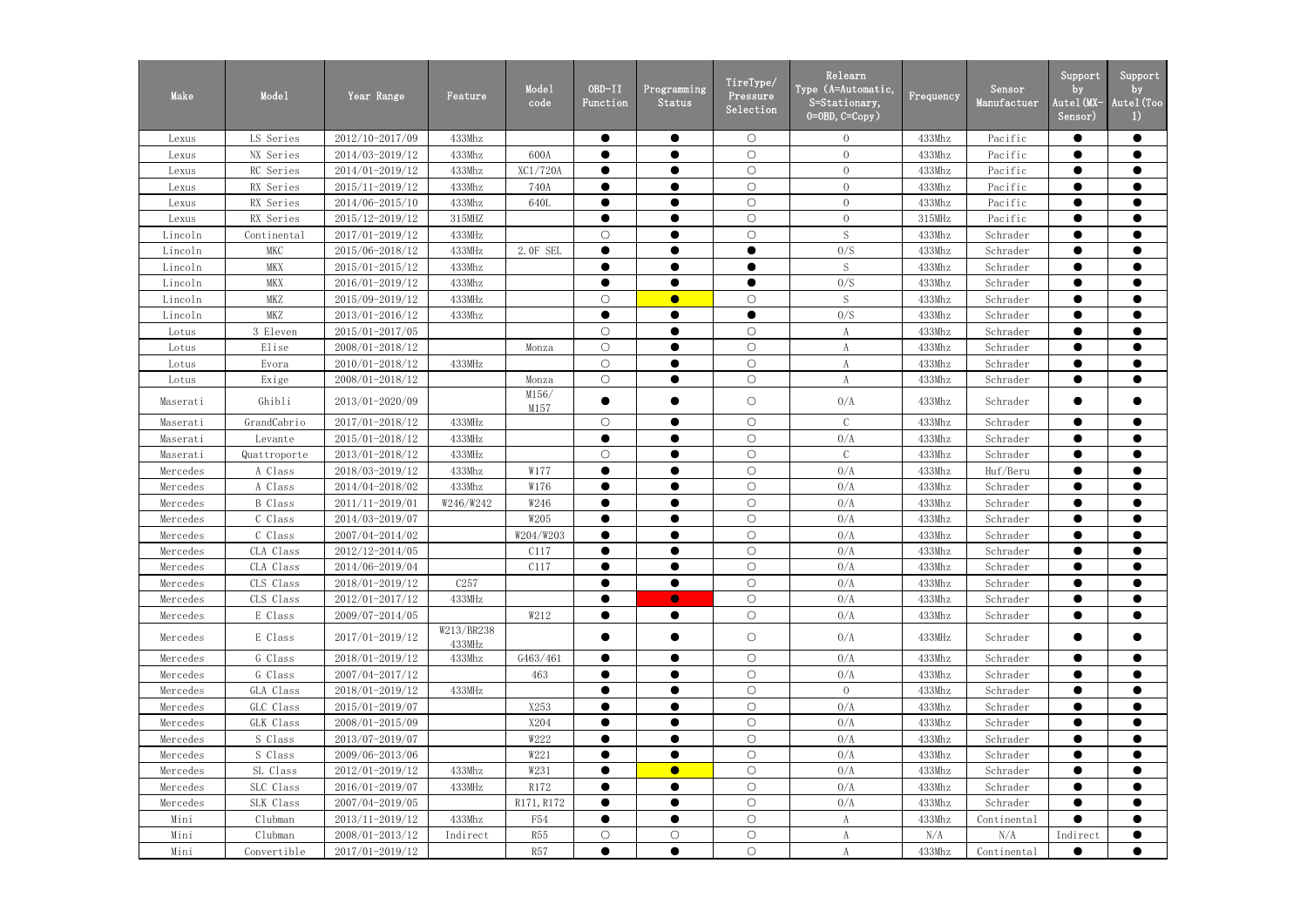| Make               | Mode1        | Year Range      | Feature    | Mode1<br>code | OBD-II<br>Function | Programming<br>Status | TireType/<br>Pressure<br>Selection | Relearn<br>Type (A=Automatic,<br>S=Stationary,<br>$0=0$ BD, $C=Copy$ ) | Frequency | Sensor<br>Manufactuer | Support<br>by<br>Autel (MX-<br>Sensor) | Support<br>by<br>Autel (Too<br>1) |
|--------------------|--------------|-----------------|------------|---------------|--------------------|-----------------------|------------------------------------|------------------------------------------------------------------------|-----------|-----------------------|----------------------------------------|-----------------------------------|
| Mini               | Convertible  | 2014/01-2016/12 |            | R57           | $\bullet$          | $\bullet$             | $\bigcirc$                         | A                                                                      | 433Mhz    | Huf/Beru              | $\bullet$                              | $\bullet$                         |
| Mini               | Convertible  | 2010/01-2013/12 | Indirect   | <b>R57</b>    | $\bigcirc$         | $\bigcirc$            | $\bigcirc$                         | A                                                                      | N/A       | N/A                   | Indirect                               | $\bullet$                         |
| Mini               | Cooper       | 2014/03-2019/12 | 433MHz     |               |                    | $\bullet$             | $\bigcirc$                         |                                                                        | 433Mhz    | Continental           |                                        | $\bullet$                         |
| Mini               | Countryman   | 2014/07-2018/12 | 433Mhz     | <b>R60</b>    |                    |                       | $\bigcirc$                         | A                                                                      | 433Mhz    | Huf/Beru              |                                        | $\bullet$                         |
| Mini               | Countryman   | 2010/01-2013/12 | Indirect   | <b>R60</b>    | $\bigcirc$         | $\bigcirc$            | $\bigcirc$                         | A                                                                      | N/A       | N/A                   | Indirect                               | $\bullet$                         |
| Mini               | Coupe        | 2014/01-2015/12 |            | <b>R58</b>    |                    | $\bullet$             | $\bigcirc$                         | A                                                                      | 433Mhz    | Huf/Beru              |                                        | $\bullet$                         |
| Mini               | Coupe        | 2012/01-2013/12 | Indirect   | <b>R58</b>    | $\bigcirc$         | $\bigcirc$            | $\bigcirc$                         | A                                                                      | N/A       | N/A                   | Indirect                               | $\bullet$                         |
| Mini               | Hatchback    | 2013/11-2018/12 | 433Mhz     | F56           |                    |                       | $\bigcirc$                         | A                                                                      | 433Mhz    | Continental           |                                        | $\bullet$                         |
| Mini               | Paceman      | 2014/07-2018/06 | 433Mhz     | <b>R61</b>    |                    | $\bullet$             | $\bigcirc$                         | A                                                                      | 433Mhz    | Huf/Beru              | $\bullet$                              | $\bullet$                         |
| Mini               | Paceman      | 2012/01-2013/12 | Indirect   | <b>R61</b>    | $\bigcirc$         | $\bigcirc$            | $\bigcirc$                         | A                                                                      | N/A       | N/A                   | Indirect                               | $\bullet$                         |
| Mini               | Roadster     | 2014/01-2015/12 | 433Mhz     |               |                    | $\bullet$             | $\bigcirc$                         |                                                                        | 433Mhz    | Huf/Beru              |                                        | $\bullet$                         |
| Mini               | Roadster     | 2012/01-2013/12 | Indirect   | <b>R59</b>    | $\bigcirc$         | $\bigcirc$            | $\bigcirc$                         | A                                                                      | N/A       | N/A                   | Indirect                               | $\bullet$                         |
| Nissan             | 370Z         | 2014/07-2019/12 | PAC_433MHz | RC53D(2)/Z3   |                    |                       | $\bigcirc$                         | 0/A                                                                    | 433Mhz    | Pacific               |                                        | $\bullet$                         |
| Nissan             | Altima Sedan | 2018/10-2019/12 | 433MHz     | L33           | $\bullet$          | $\bullet$             | $\bigcirc$                         | $\overline{0}$                                                         | 433Mhz    | Continental           | $\bullet$                              | $\bullet$                         |
| Nissan             | Altima Sedan | 2012/07-2018/09 | 433MHz     | L33           |                    |                       | $\bigcirc$                         | $\overline{0}$                                                         | 433Mhz    | Continental           | $\bullet$                              | $\bullet$                         |
| Nissan             | Leaf Korea   | 2015/01-2019/12 | 433MHz     |               |                    |                       | $\bigcirc$                         | $\overline{0}$                                                         | 433Mhz    | Continental           | $\bullet$                              | $\bullet$                         |
| Nissan             | Maxima       | 2016/01-2019/12 | 433Mhz     | A36           |                    | $\bullet$             | $\bigcirc$                         | $\overline{0}$                                                         | 433Mhz    | Continental           | $\bullet$                              | $\bullet$                         |
| Nissan             | Murano       | 2015/01-2019/12 | 433MHz     | Z52           |                    |                       | $\bigcirc$                         | $\overline{0}$                                                         | 433Mhz    | Continental           | $\bullet$                              | $\bullet$                         |
| Peugeot            | 2008         | 2013/01-2019/12 | Indirect   |               | $\bigcirc$         | $\bigcirc$            | $\bigcirc$                         | A                                                                      | N/A       | N/A                   | Indirect                               | $\bullet$                         |
| Peugeot            | 208          | 2012/05-2019/12 | Indirect   |               | $\bigcirc$         | $\bigcirc$            | $\bigcirc$                         | A                                                                      | N/A       | N/A                   | Indirect                               | $\bullet$                         |
| Peugeot            | 5008         | 2009/01-2013/09 |            | <b>T87</b>    | $\bullet$          | $\bullet$             | $\bigcirc$                         | $\overline{0}$                                                         | 433Mhz    | Schrader              |                                        | $\bullet$                         |
| Peugeot            | 508          | 2013/10-2019/12 | 433Mhz     | W2            |                    |                       | $\bigcirc$                         | 0/A                                                                    | 433Mhz    | Schrader              |                                        | $\bullet$                         |
| Porsche            | 911          | 2015/01-2019/12 |            |               |                    |                       | $\bigcirc$                         | A                                                                      | 433Mhz    | Huf/Beru              |                                        | $\bullet$                         |
| Porsche            | 911 (991)    | 2011/12-2015/08 |            | 991           |                    |                       | $\bigcirc$                         | A                                                                      | 433Mhz    | Huf/Beru              | $\bullet$                              | $\bullet$                         |
| Porsche            | 918 Spyder   | 2013/01-2015/12 | 433MHz     |               |                    |                       | $\bigcirc$                         | 0/A                                                                    | 433Mhz    | Huf/Beru              |                                        | $\bullet$                         |
| Porsche            | Boxster      | 2014/01-2016/02 |            | 981           | $\bullet$          | $\bullet$             | $\bigcirc$                         | 0/A                                                                    | 433Mhz    | Huf/Beru              | $\bullet$                              | $\bullet$                         |
| Porsche            | Boxster      | 2009/01-2013/12 |            | 987           | $\bullet$          | $\bullet$             | $\bigcirc$                         | 0/A                                                                    | 433Mhz    | Huf/Beru              | $\bullet$                              | $\bullet$                         |
| Porsche            | Cayenne S    | 2010/01-2014/05 | 433MHz     | 4.8L          | $\bullet$          | $\bullet$             | $\bigcirc$                         | 0/A                                                                    | 433Mhz    | Huf/Beru              | $\bullet$                              | $\bullet$                         |
| Porsche            | Macan        | 2014/01-2019/12 | 433MHz     | P0416         | $\bullet$          | $\bullet$             | $\bigcirc$                         | 0/A                                                                    | 433Mhz    | Huf/Beru              | $\bullet$                              | $\bullet$                         |
| Porsche            | Panamera     | 2013/07-2019/12 | 433MHz     | 970           | $\bullet$          | $\bullet$             | $\bigcirc$                         | 0/A                                                                    | 433Mhz    | Huf/Beru              | $\bullet$                              | $\bullet$                         |
| Porsche            | Panamera     | 2009/01-2014/02 | 433MHz     |               | $\bullet$          | $\bullet$             | $\bigcirc$                         | 0/A                                                                    | 433Mhz    | Huf/Beru              | $\bullet$                              | $\bullet$                         |
| Renault<br>Samsung | QM3          | 2016/01-2018/12 | Indirect   |               | $\bigcirc$         | $\bigcirc$            | $\bigcirc$                         | ${\mathcal S}$                                                         | N/A       | N/A                   | Indirect                               | $\bullet$                         |
| Renault<br>Samsung | QM3          | 2013/01-2015/12 | 433Mhz     |               |                    | $\bullet$             | $\bigcirc$                         | $\overline{0}$                                                         | 433Mhz    | Schrader              | $\bullet$                              | $\bullet$                         |
| Renault<br>Samsung | QM5          | 2014/01-2016/12 | 433Mhz     |               | $\bullet$          | $\bullet$             | $\bigcirc$                         | $\overline{0}$                                                         | 433Mhz    | Continental           | $\bullet$                              | $\bullet$                         |
| Renault<br>Samsung | QM5          | 2007/01-2013/12 | 433MHz     |               | $\bullet$          | $\bullet$             | $\circ$                            | $\overline{0}$                                                         | 433Mhz    | Schrader              | $\bullet$                              | $\bullet$                         |
| Renault<br>Samsung | QM6          | 2017/01-2018/12 | 433Mhz     |               | $\bullet$          | $\bullet$             | $\bigcirc$                         | $\overline{0}$                                                         | 433Mhz    | Continental           | $\bullet$                              | $\bullet$                         |
| Renault<br>Samsung | SM3          | 2009/01-2018/12 | 433Mhz     |               | $\bullet$          | $\bullet$             | $\bigcirc$                         | $\overline{0}$                                                         | 433Mhz    | Continental           | $\bullet$                              | $\bullet$                         |
| Renault<br>Samsung | SM3 ZE       | 2015/01-2018/12 | 433Mhz     |               | $\bullet$          | $\bullet$             | $\bigcirc$                         | $\overline{0}$                                                         | 433Mhz    | Continental           | $\bullet$                              | $\bullet$                         |
| Renault<br>Samsung | SM5          | 2010/01-2018/12 | 433Mhz     |               | $\bullet$          | $\bullet$             | $\bigcirc$                         | $\overline{0}$                                                         | 433Mhz    | Continental           | $\bullet$                              | $\bullet$                         |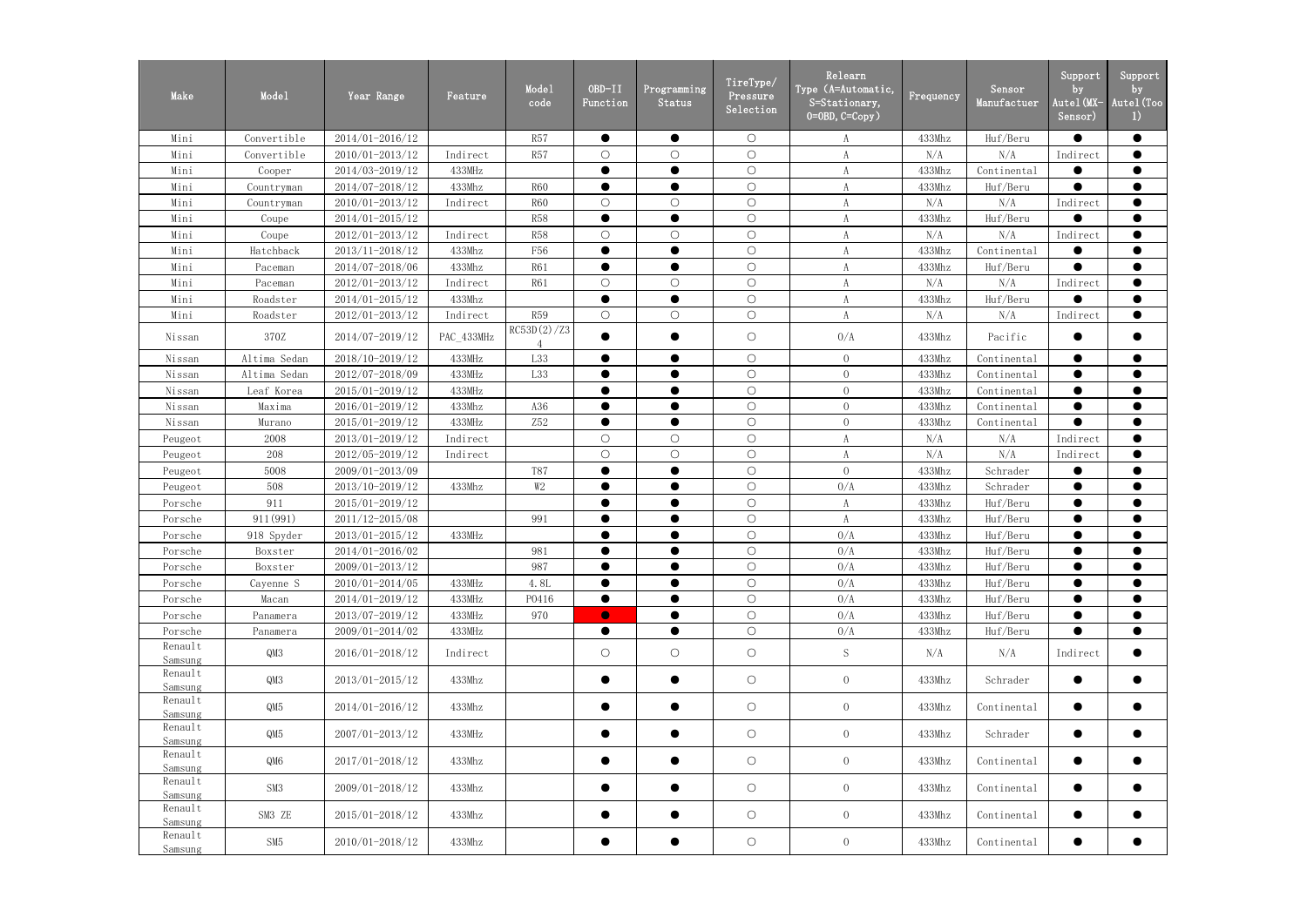| Make               | Mode1                 | Year Range      | Feature     | Mode1<br>code                         | OBD-II<br>Function | Programming<br>Status | TireType/<br>Pressure<br>Selection | Relearn<br>Type (A=Automatic,<br>S=Stationary,<br>$0=0BD, C=Copy$ ) | Frequency | Sensor<br>Manufactuer | Support<br>by<br>Autel (MX-<br>Sensor) | Support<br>by<br>Autel (Too<br>$_{1}$ |
|--------------------|-----------------------|-----------------|-------------|---------------------------------------|--------------------|-----------------------|------------------------------------|---------------------------------------------------------------------|-----------|-----------------------|----------------------------------------|---------------------------------------|
| Renault<br>Samsung | SM <sub>6</sub>       | 2015/01-2018/12 | 433Mhz      |                                       | ●                  | $\bullet$             | $\bigcirc$                         | $\overline{0}$                                                      | 433Mhz    | Continental           | $\bullet$                              | $\bullet$                             |
| Renault<br>Samsung | SM7                   | 2012/01-2018/12 | 433Mhz      |                                       |                    | $\bullet$             | $\bigcirc$                         | $\overline{0}$                                                      | 433Mhz    | Continental           | $\bullet$                              | $\bullet$                             |
| Rolls Royce        | Dawn                  | 2016/01-2019/12 | 433Mhz      | RR6                                   | $\bigcirc$         | $\bullet$             | $\bigcirc$                         | $\mathcal{C}$                                                       | 433Mhz    | Huf/Beru              | $\bullet$                              | $\bullet$                             |
| Rolls Royce        | Phantom               | 2017/01-2019/12 | PR11 433MHz |                                       | $\bigcirc$         | $\bullet$             | $\bigcirc$                         | $\boldsymbol{A}$                                                    | 433Mhz    | Schrader              | $\bullet$                              | $\bullet$                             |
| Rolls Royce        | Phantom               | 2012/01-2016/12 |             | RR02                                  | $\bigcirc$         | $\bullet$             | $\bigcirc$                         | A                                                                   | 433Mhz    | Huf/Beru              | $\bullet$                              | $\bullet$                             |
| Rolls Royce        | Wraith                | 2013/08-2019/12 | 433Mhz      | RR04                                  | $\bigcirc$         | $\bullet$             | $\bigcirc$                         | $\mathsf C$                                                         | 433Mhz    | Huf/Beru              | $\bullet$                              | $\bullet$                             |
| Ssangyong          | Actyon                | 2018/07-2019/12 | Q200 433Mhz |                                       | $\bigcirc$         | $\bullet$             | $\bigcirc$                         | $\boldsymbol{A}$                                                    | 433Mhz    | Huf/Beru              | $\bullet$                              | $\bullet$                             |
| Ssangyong          | Actyon                | 2014/01-2019/12 | QJ 433MHz   |                                       | $\bigcirc$         | $\bullet$             | $\bigcirc$                         | A                                                                   | 433Mhz    | Schrader              | $\bullet$                              | $\bullet$                             |
| Ssangyong          | Chairman              | 2014/06-2019/12 | 433Mhz      |                                       | ●                  | $\bullet$             | $\bigcirc$                         |                                                                     | 433Mhz    | Schrader              | $\bullet$                              | $\bullet$                             |
| Ssangyong          | Chairman              | 2008/01-2013/12 | 315MHz      |                                       | $\bullet$          |                       | $\bigcirc$                         | A                                                                   | 315Mhz    | Huf/Beru              | $\bullet$                              | $\bullet$                             |
| Ssangyong          | Korando               | 2013/08-2019/12 | C200 433MHz |                                       | $\bigcirc$         | $\bullet$             | $\bigcirc$                         | A                                                                   | 433Mhz    | Schrader              | $\bullet$                              | $\bullet$                             |
| Ssangyong          | Korando               | 2008/01-2013/12 | 315MHz      |                                       | $\bigcirc$         |                       | $\bigcirc$                         | A                                                                   | 315Mhz    | Huf/Beru              | $\bullet$                              | $\bullet$                             |
| Ssangyong          | Kyron                 | 2014/06-2016/09 | 433Mhz      |                                       | $\bigcirc$         | $\bullet$             | $\bigcirc$                         |                                                                     | 433Mhz    | Schrader              | $\bullet$                              | $\bullet$                             |
| Ssangyong          | Kyron                 | 2008/01-2014/05 | 315MHz      |                                       | $\bigcirc$         | $\bullet$             | $\bigcirc$                         | A                                                                   | 315Mhz    | Huf/Beru              | $\bullet$                              | $\bullet$                             |
| Ssangyong          | Musso                 | 2017/01-2019/12 | 433Mhz      |                                       | $\bigcirc$         | $\bullet$             | $\bigcirc$                         | $\boldsymbol{A}$                                                    | 433Mhz    | Schrader              | $\bullet$                              | $\bullet$                             |
| Ssangyong          | Rexton                | 2014/01-2017/12 | Y300 433MHz |                                       | $\bullet$          | $\bullet$             | $\bigcirc$                         | $\boldsymbol{A}$                                                    | 433Mhz    | Schrader              | $\bullet$                              | $\bullet$                             |
| Ssangyong          | Rexton                | 2008/01-2013/12 | 315MHz      |                                       | $\bullet$          | $\bullet$             | $\bigcirc$                         | A                                                                   | 315Mhz    | Huf/Beru              | $\bullet$                              | $\bullet$                             |
| Ssangyong          | Rodius                | 2008/01-2013/12 | 315MHz      |                                       | $\bigcirc$         | $\bullet$             | $\bigcirc$                         |                                                                     | 315Mhz    | Huf/Beru              | $\bullet$                              | $\bullet$                             |
| Ssangyong          | Rodius/Turismo        | 2014/01-2019/12 | AJ 433MHz   |                                       | $\bigcirc$         | $\bullet$             | $\bigcirc$                         | $\boldsymbol{A}$                                                    | 433Mhz    | Schrader              | $\bullet$                              | $\bullet$                             |
| Ssangyong          | Tivoli                | 2015/05-2019/12 | X100 433MHz |                                       | $\bigcirc$         | $\bullet$             | $\bigcirc$                         | $\boldsymbol{A}$                                                    | 433Mhz    | Huf/Beru              | $\bullet$                              | $\bullet$                             |
| Tesla              | Model 3               | 2016/01-2019/12 | 433Mhz      |                                       | $\bigcirc$         | $\bullet$             | $\bigcirc$                         | A                                                                   | 433Mhz    | Continental           | $\bullet$                              | $\bullet$                             |
| Tesla              | Model S               | 2014/10-2019/12 |             |                                       | $\bigcirc$         | $\bullet$             | $\bigcirc$                         | A                                                                   | 433Mhz    | Continental           | $\bullet$                              | $\bullet$                             |
| Tesla              | Model X               | 2014/10-2019/12 |             |                                       | $\bigcirc$         | $\bullet$             | $\bigcirc$                         | $\boldsymbol{A}$                                                    | 433Mhz    | Continental           | $\bullet$                              | $\bullet$                             |
| Toyota             | Avalon                | 2013/01-2018/12 | 433Mhz      |                                       | $\bullet$          | $\bullet$             | $\bigcirc$                         | $\overline{0}$                                                      | 433Mhz    | Pacific               | $\bullet$                              | $\bullet$                             |
| Toyota             | Camry                 | 2016/01-2019/12 | 433MHZ      | 045L                                  | $\bullet$          | $\bullet$             | $\bigcirc$                         | 0/A                                                                 | 433MHZ    | Pacific               | $\bullet$                              | $\bullet$                             |
| Toyota             | Camry                 | 2014/01-2017/12 | 433MHZ      | XV50                                  | $\bullet$          | $\bullet$             | $\circ$                            | $\overline{0}$                                                      | 433MHZ    | Pacific               | $\bullet$                              |                                       |
| Toyota             | Camry Hybrid          | 2014/01-2017/12 | 433MHZ      | XV50/XV70                             | $\bullet$          | $\bullet$             | $\bigcirc$                         | $\overline{0}$                                                      | 433MHZ    | Pacific               | $\bullet$                              | $\bullet$                             |
| Toyota             | FJ Cruiser            | 2014/06-2019/12 | 433MHz      | 155L                                  | $\bullet$          |                       | $\bigcirc$                         | $\overline{0}$                                                      | 433Mhz    | Pacific               | $\bullet$                              |                                       |
| Toyota             | GT86                  | 2014/01-2019/12 | 433Mhz      | <b>E88</b>                            | $\bullet$          | $\bullet$             | $\bigcirc$                         | $\overline{0}$                                                      | 433Mhz    | Pacific               | $\bullet$                              | $\bullet$                             |
| Toyota             | Land Cruiser<br>Prado | 2014/01-2017/09 | 433MHz      | 611L                                  | $\bullet$          | $\bullet$             | $\bigcirc$                         | $\overline{0}$                                                      | 433Mhz    | Pacific               | $\bullet$                              | $\bullet$                             |
| Toyota             | Prius                 | 2014/01-2019/12 | 433Mhz      | 590L/030A/<br>XW30/XW50/6<br>90A/277N | $\bullet$          |                       | $\bigcirc$                         | $\overline{0}$                                                      | 433Mhz    | Pacific               |                                        | $\bullet$                             |
| Toyota             | RAV4                  | 2013/01-2019/12 | 433Mhz      | 410A/XA40/1<br>20L                    |                    |                       | $\bigcirc$                         | $\overline{0}$                                                      | 433Mhz    | Pacific               |                                        | $\bullet$                             |
| Volkswagen         | CC                    | 2018/01-2019/12 | MQB 433Mhz  |                                       | $\bullet$          | $\bullet$             | $\bigcirc$                         | 0/A                                                                 | 433Mhz    | Huf/Beru              | $\bullet$                              | $\bullet$                             |
| Volkswagen         | CC                    | 2011/06-2017/12 |             | VC17                                  | $\bullet$          | $\bullet$             | $\bigcirc$                         | 0/A                                                                 | 433Mhz    | Huf/Beru              | $\bullet$                              | $\bullet$                             |
| Volkswagen         | Golf                  | 2013/01-2019/12 | Indirect    |                                       | $\bigcirc$         | $\bigcirc$            | $\bigcirc$                         | S                                                                   | N/A       | N/A                   | Indirect                               | $\bullet$                             |
| Volkswagen         | Golf                  | 2012/01-2012/12 | Indirect    |                                       | $\bigcirc$         | $\bigcirc$            | $\bigcirc$                         | ${\mathcal S}$                                                      | N/A       | N/A                   | Indirect                               | $\bullet$                             |
| Volkswagen         | Jetta                 | 2010/01-2018/12 | Indirect    |                                       | $\bigcirc$         | $\bigcirc$            | $\bigcirc$                         | $\boldsymbol{A}$                                                    | N/A       | N/A                   | Indirect                               |                                       |
| Volkswagen         | New Beetle            | 2012/01-2019/12 | Indirect    |                                       | $\bigcirc$         | $\bigcirc$            | $\bigcirc$                         | $\boldsymbol{A}$                                                    | N/A       | N/A                   | Indirect                               |                                       |
| Volkswagen         | New Beetle            | 2011/08-2019/12 |             |                                       | $\bullet$          | $\bullet$             | $\bigcirc$                         | $\boldsymbol{A}$                                                    | 433Mhz    | Huf/Beru              | $\bullet$                              | $\bullet$                             |
| Volkswagen         | Polo                  | 2009/01-2019/12 | Indirect    |                                       | $\bigcirc$         | $\bigcirc$            | $\bigcirc$                         | $\boldsymbol{A}$                                                    | N/A       | N/A                   | Indirect                               | $\bullet$                             |
| Volkswagen         | Tiguan                | 2016/01-2019/12 |             | VW376/5N2                             | $\bullet$          | $\bullet$             | $\bigcirc$                         | 0/A                                                                 | 433Mhz    | Huf/Beru              | $\bullet$                              | $\bullet$                             |